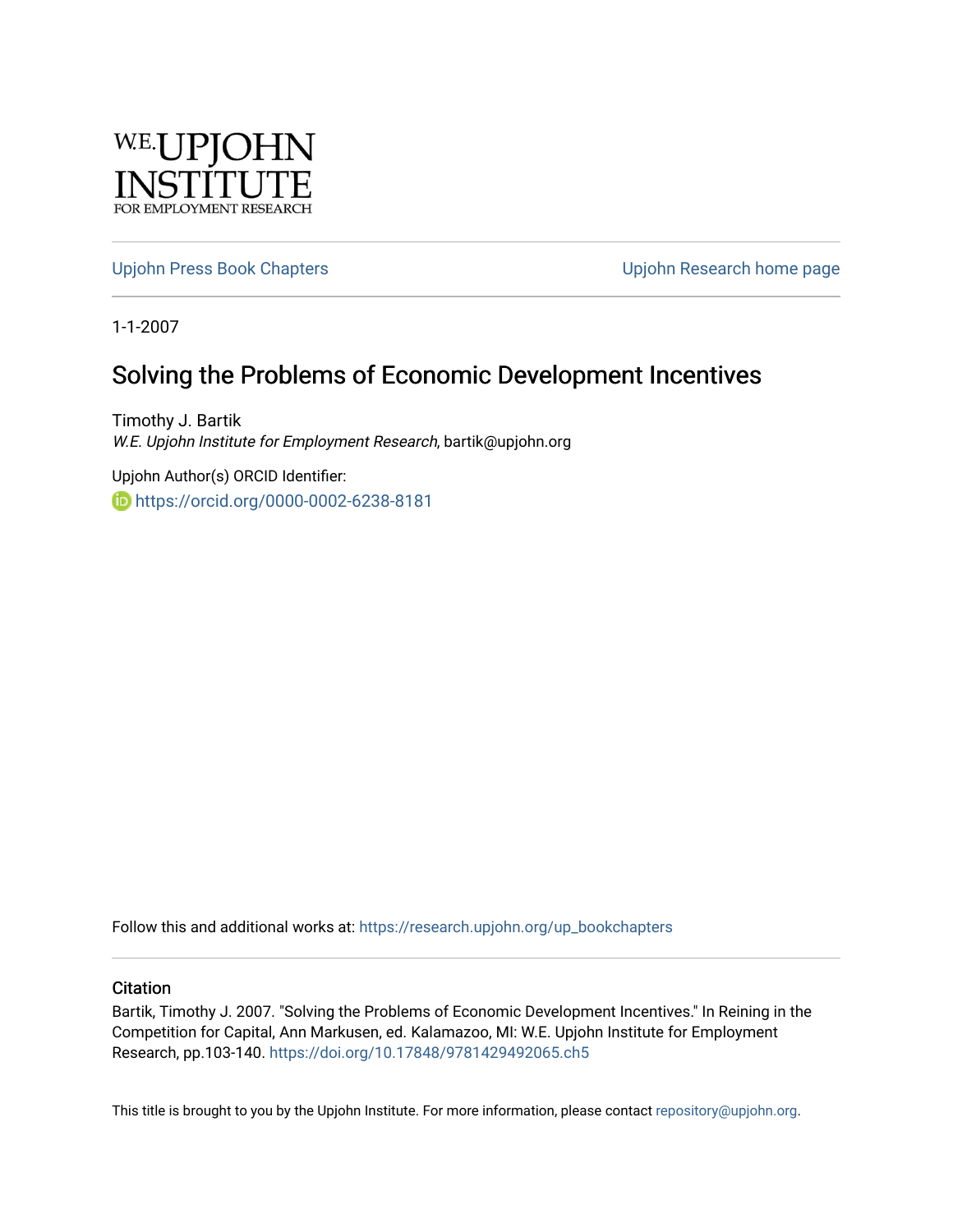## **Solving the Problems of Economic Development Incentives**

## Timothy J. Bartik *W.E. Upjohn Institute for Employment Research*

How can economic development incentives best be reined in? I agree with most students of this issue that economic development incentives are often wasteful. But this chapter maintains the position that some incentives are socially beneficial.<sup>1</sup> The challenge is to design reforms that encourage dropping wasteful incentives and keeping those that are socially beneficial.

To design incentive reforms, we must first agree on the causes of current U.S. incentive practices. This is the focus of the next section. What are the social benefits and costs of incentives? Why are incentives so often wasteful? Answering these questions allows us to address the problems leading to wasteful incentives, while encouraging beneficial incentives.

My conclusion is that some incentives are beneficial for two reasons: 1) because corporations are becoming more footloose, they are becoming more responsive to incentives; and 2) increased local employment rates yield social benefits. However, incentives are often wasteful for two reasons: 1) local policymakers often overestimate the benefits of incentives, and 2) the local debate over incentives is dominated by business interests. Unlike some students of this issue, I do not think that incentives are excessive because a state government ignores an incentive's "spillover costs" for other states.

Based on this analysis, I conclude that incentive reform should focus on improving the local decision-making process for incentives. Local decisions about incentives will be improved by a more democratic process with full information, a budget constraint on incentives, better benefit–cost analysis, incentive designs that target new business activity that brings social benefits, and performance requirements. Federal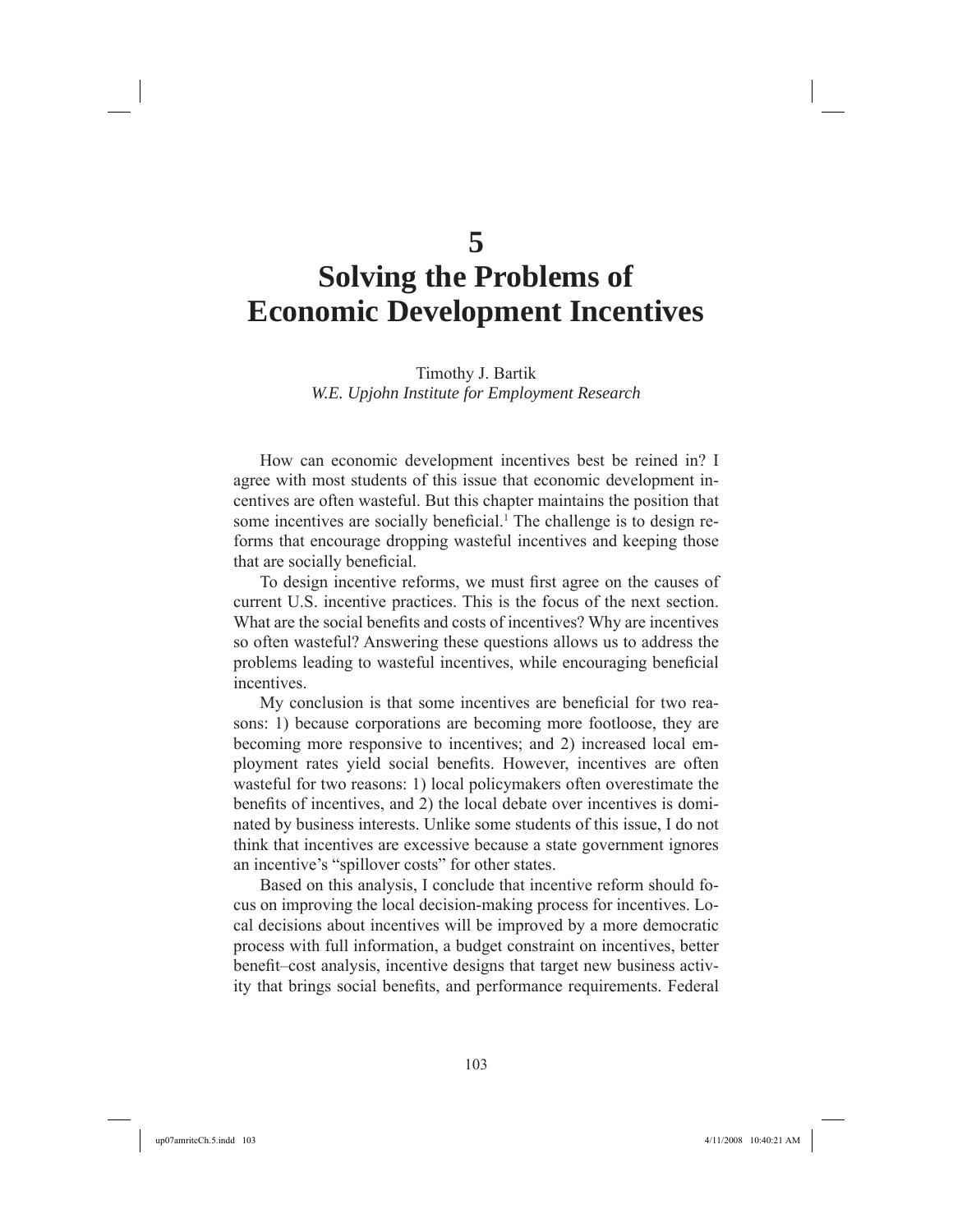policy can encourage better information about incentives, help finance efficient incentives in economically distressed regions, and encourage cooperative economic development policy in metropolitan areas that cross state lines.

## **THE FORCES LEADING TO INCENTIVES**

Before discussing the forces leading to incentives, I should define what I mean by incentives. In this chapter, I focus on the type of incentive that looks most like legalized bribery of the rich: cash or near-cash assistance provided on a discretionary basis to attract or retain business operations owned by large businesses. Such cash or near-cash assistance includes property tax abatements, discretionary credits under the state's corporate income tax, low-interest financing, and free land or buildings. This type of incentive deserves the most attention because, out of the total resources for economic development, such incentives comprise the largest share. For example, in Michigan such incentives are about three-quarters of all resources devoted to economic development programs (Bartik, Eisinger, and Erickcek 2003).<sup>2</sup>

Other incentives to large businesses are close substitutes for cash assistance. Incentives to attract or retain large businesses may also include customized services, which help meet the needs of an individual business, such as information on potential sites, help with state or local regulations, customized training for new or existing employees, and expedited provision of site-related public infrastructure, such as access roads. Customized services are sometimes almost equivalent to cash; for example, in some cases "customized training" is writing a check to the company to train its own employees. Another close substitute for discretionary cash incentives are business tax breaks provided as an "entitlement" under state or local tax laws, such as investment or employment expansion tax credits that go by legal right to all businesses that meet the tax law's criteria. Discretionary tax incentives, such as property tax abatements, may become so routine that they are almost equivalent to "entitlement" tax breaks. Reforms to cash incentives for large businesses may lead to increased use of these other incentives.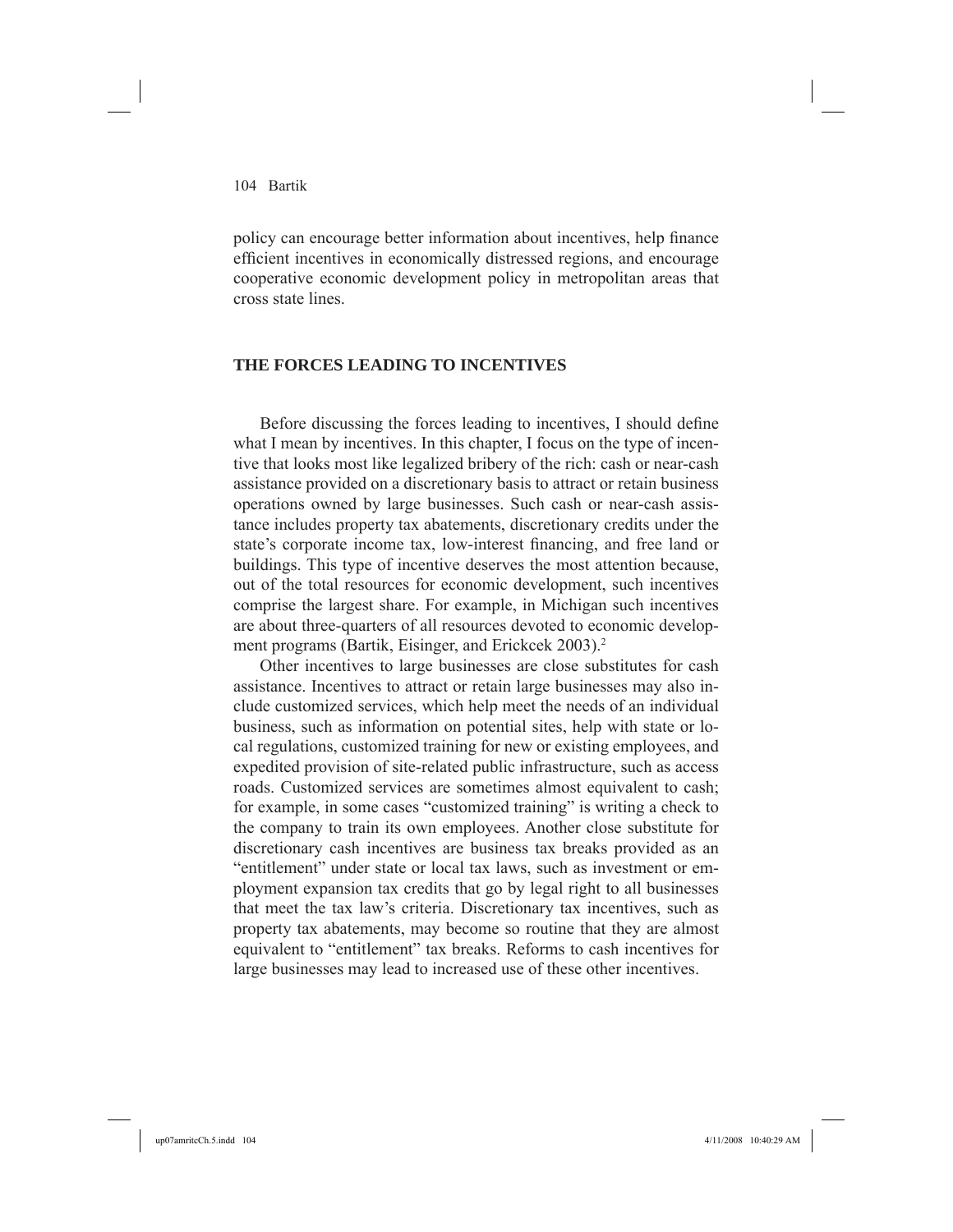Economic development programs also provide assistance to new businesses and small and medium-sized businesses, including many high-tech businesses, which is intended to be an "incentive" for the growth of such businesses. Assistance to small and medium-sized businesses includes cash assistance, such as loans or equity finance, and grants for research and development. Assistance to small and mediumsized businesses may also include customized services, such as information on how to start up a business, or make an existing one more profitable (e.g., industrial extension services, and small business development centers). Reforms to incentive programs for large businesses may also affect these other programs.

Is there a good rationale for state and local governments to offer economic development incentives to attract or retain large businesses? Is there a good rationale for why such incentive use appears to be rising over time? One plausible rationale is that incentives are increasingly perceived as a necessary cost incurred to produce social benefits. It seems increasingly plausible that incentives might help attract or retain business, and thereby produce benefits such as greater employment rates and a stronger state and local fiscal situation. I will argue that these statements are true, but that incentives' costs are often large while incentives' benefits are often modest.

Incentives may increasingly affect business location decisions because businesses are increasingly footloose. As shown in Figure 5.1, over the past 100 years, transport and communication costs have declined. Cheaper transport of inputs and outputs, and the greater ease of using communications and computers to coordinate business activities at distant locations, allows business activities to be sited at a wider variety of locations. Because businesses have many more sites that are acceptable options from a transport and communications perspective, businesses are much more sensitive to local costs, such as wages and taxes. Wages are a larger share of costs than taxes, but taxes and the incentives that offset them are more immediately controllable by government.

Declining transport and communication costs help explain why research increasingly shows a statistically significant but modest effect of state and local tax rates on economic development. Reviews of the literature suggest that the long-run elasticity of a state or metropolitan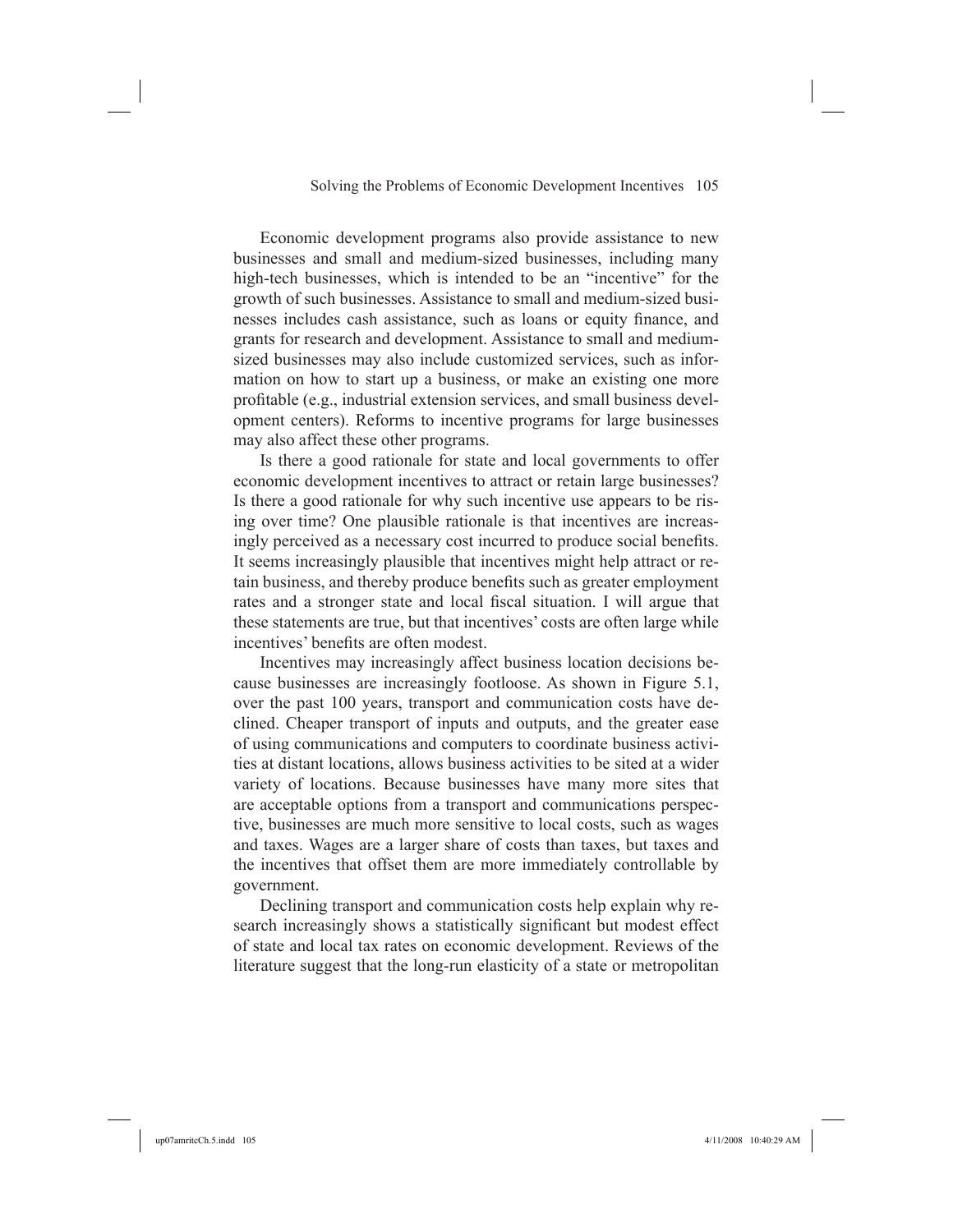

**Figure 5.1 Relative Transportation and Communication Costs**

NOTE: The figure sets transport and communication costs equal to 100 for the first year for which such cost data are available in the UN report. Each type of cost therefore uses a different base period. This allows all the data to be placed on one graph.

SOURCE: These data are derived from United Nations Development Programme (1999, p. 30). This particular presentation was developed by Rodrigue, Comtois, and Slack (2004).

area's business activity with respect to state and local taxes is between −0.2 and −0.3 (Bartik 1991a, 1992; Wasylenko 1997), which means that a 10 percent reduction in effective state and local business tax rates (for example, a reduction of the state corporate income tax rate from 5.0 to 4.5 percent, accompanied by similar reductions in other state and local business taxes), with state and local public services held constant, will increase the long-run level of local business activity by 2 or 3 percent.<sup>3</sup>

Such an effect on business activity is not huge. If the state and local tax cuts are financed by cutting public services, the result may be lower business activity. The elasticities are not large enough to produce a Laffer Curve, in which cuts in tax rates would raise the tax base enough to increase revenue. The estimates imply that the gross cost of creating a job through lower business tax rates is a sacrifice of \$10,000 annually per job in lower business tax revenue. The higher business tax base would offset only about a quarter of this "static" revenue loss, resulting in a net cost of creating a job through lower business tax rates of about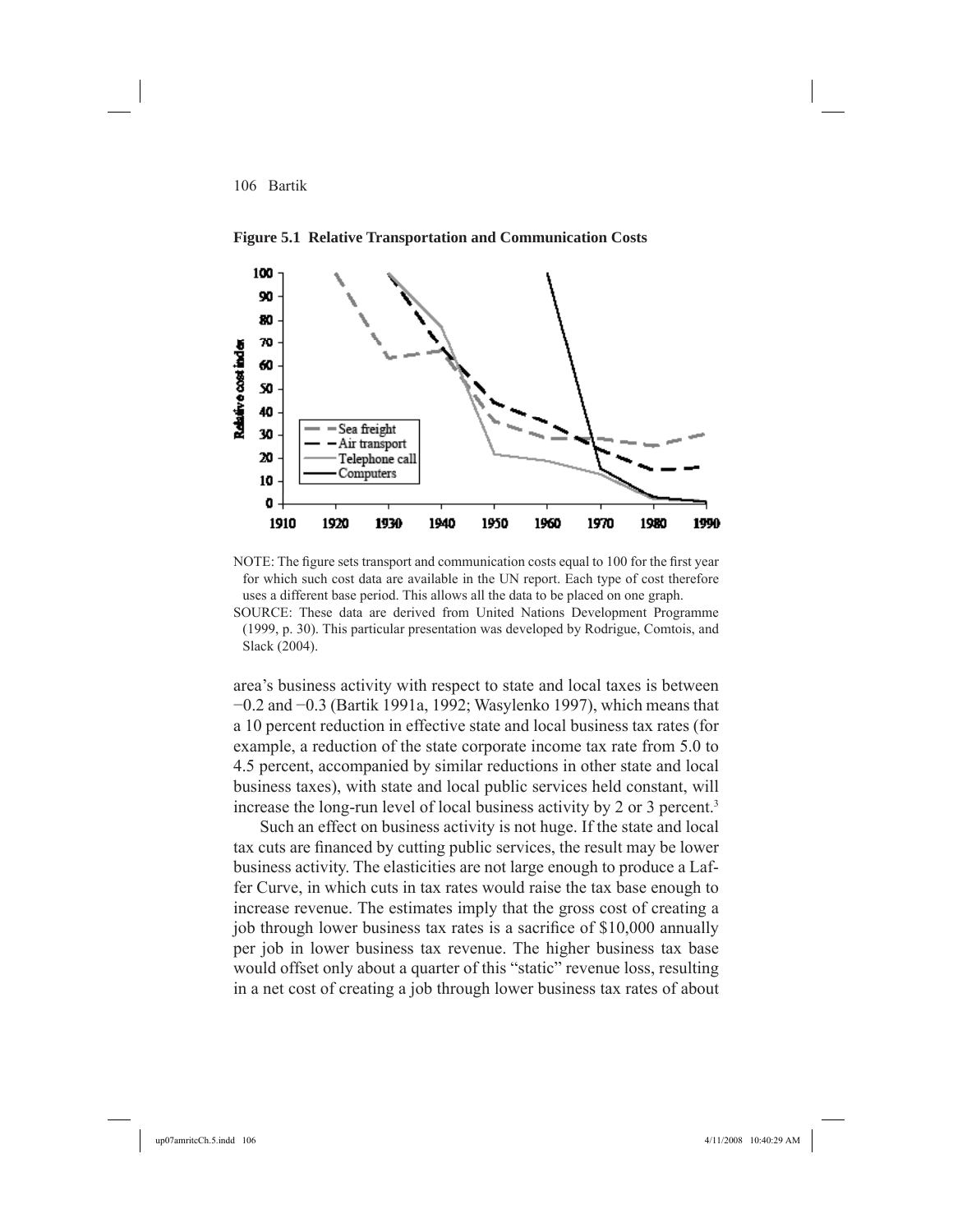\$7,000 per year in foregone business tax revenue. At a 10 percent real discount rate, the present value cost in foregone business tax revenue is \$70,000 per job created.<sup>4</sup> Still, for state or local officials searching for some way to affect the local economy, lowering taxes seems one of the few options.

These figures are for business tax cuts for an entire state or metropolitan area. Research suggests that a business tax cut by an individual suburb within a metropolitan area, holding the taxes of other jurisdictions constant, has much larger effects, perhaps 10 times as great per dollar of incentive. That is, a 10 percent cut in an individual suburb's business taxes, such as a cut in the business property tax rate from 2 percent to 1.8 percent, will increase that individual suburb's business activity by 20 percent, largely by capturing business activity from other jurisdictions in the same metropolitan area. These larger effects make sense because individual jurisdictions within a metropolitan area are closer substitutes for one another than different states are for one another, as jurisdictions within the same metropolitan area offer more similar access to markets and inputs. The research is mixed on whether business tax cuts for large central cities have significant effects on business location (Bartik 1991a, 1992; Haughwout et al. 2003).

What implications do these estimated effects of state and local business tax cuts have for the effects of incentives? Few studies directly estimate the effects of incentives. However, under the assumption that a "dollar is a dollar," tax incentives for a large business should have similar effects on its location decisions to an equal dollar-sized business tax cut. Therefore, the effects of incentives on the probability of a particular branch plant locating in a state should, on average, be such as to yield the same expected gross dollar cost per job as business tax cuts. For example, the highest incentive offers, according to Fisher and Peters (2002), are equivalent to an annual subsidy of about \$2,800 per worker inside some enterprise zones.<sup>5</sup> To be consistent with the business location literature, reducing business taxes via an incentive offer of \$2,800 per job for a branch plant, compared to no incentive offer, would increase the probability of a new branch plant choosing the state by about 0.3.<sup>6</sup> This implies that for every 10 plants offered such an incentive, the incentive would be decisive for about 3 of them. The incentives given to the other 7 plants would have no effects on business location or employment growth. The only effect would be an extra cost to state and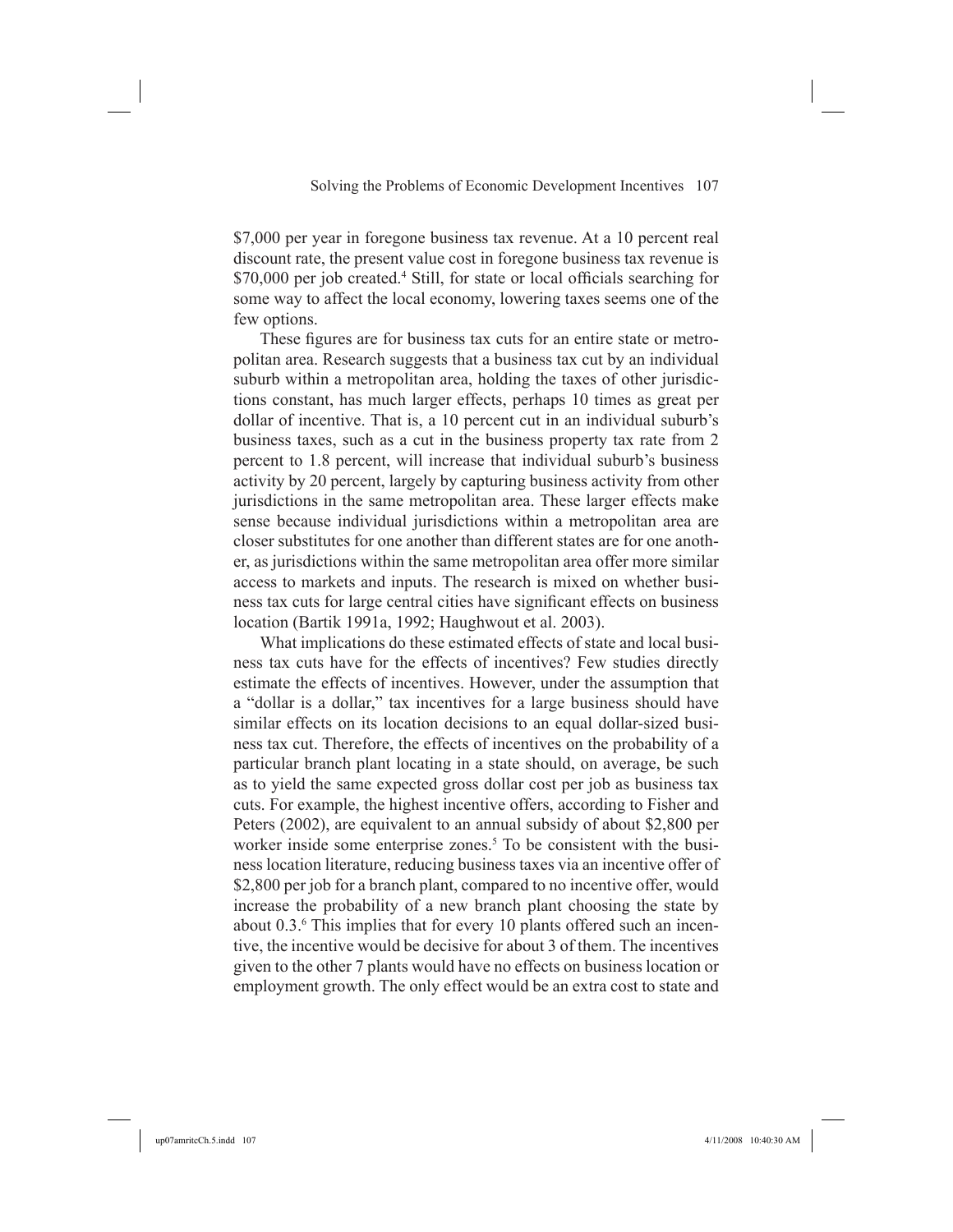local governments of these unneeded 7 incentives. Unless economic developers can somehow determine which of the 10 plants "needs" the incentive to tip its location decision, this loss on 7 of the 10 plants is a necessary cost to tip the location decision of the other 3 plants. For smaller, more "normal" incentives, an even lower percentage of location decisions would be tipped by incentives. Fisher and Peters' figures imply that the mean state/local economic development incentive outside of enterprise zones is equivalent to an annual subsidy of about \$300 per worker. Such an incentive would be expected to affect the location decision of only 3 out of 100 subsidized companies.<sup>7</sup>

The benefits of greater job growth in a metropolitan area occur in the form of earnings increases for local residents who get jobs as the local employment rate increases, earnings increases for local residents who move up to better-paying jobs with a tighter local labor market, local property value increases, profit increases in local businesses that have a head start in serving a larger local market, and tax base increases for state and local governments.<sup>8</sup> These benefits must be netted against costs of greater local job growth, including the value of the foregone nonwork time for local residents who gain jobs, the costs of additional public services required by expanding employment and population, and environmental costs.

We have reasonable estimates of the magnitude of these benefits and costs and how they are affected by differences in local conditions and the type of job growth (Bartik 1991a, 1993). A 1 percent increase in local employment is associated in the long run (more than five years) with an increase of 0.8 percent in local population, implying that 8 out of 10 new jobs in a metropolitan area go to persons who otherwise would have lived elsewhere. This 1 percent job increase is also associated with a 0.2 percent increase in the local employment rate (employment to population ratio), as local residents increase their labor force participation as they acquire better job skills with their greater job experience. One percent extra job growth in the long run is associated with average real wages moving up by 0.1 to 0.2 percent, but due entirely to local residents moving up to better-paying occupations; the real wages of particular occupations are unchanged, with occupational wages just matching increases in local prices. At low unemployment rates, when jobs are easy to get, the value of time spent unemployed, which economists call the reservation wage, may be 90 percent of the market wages,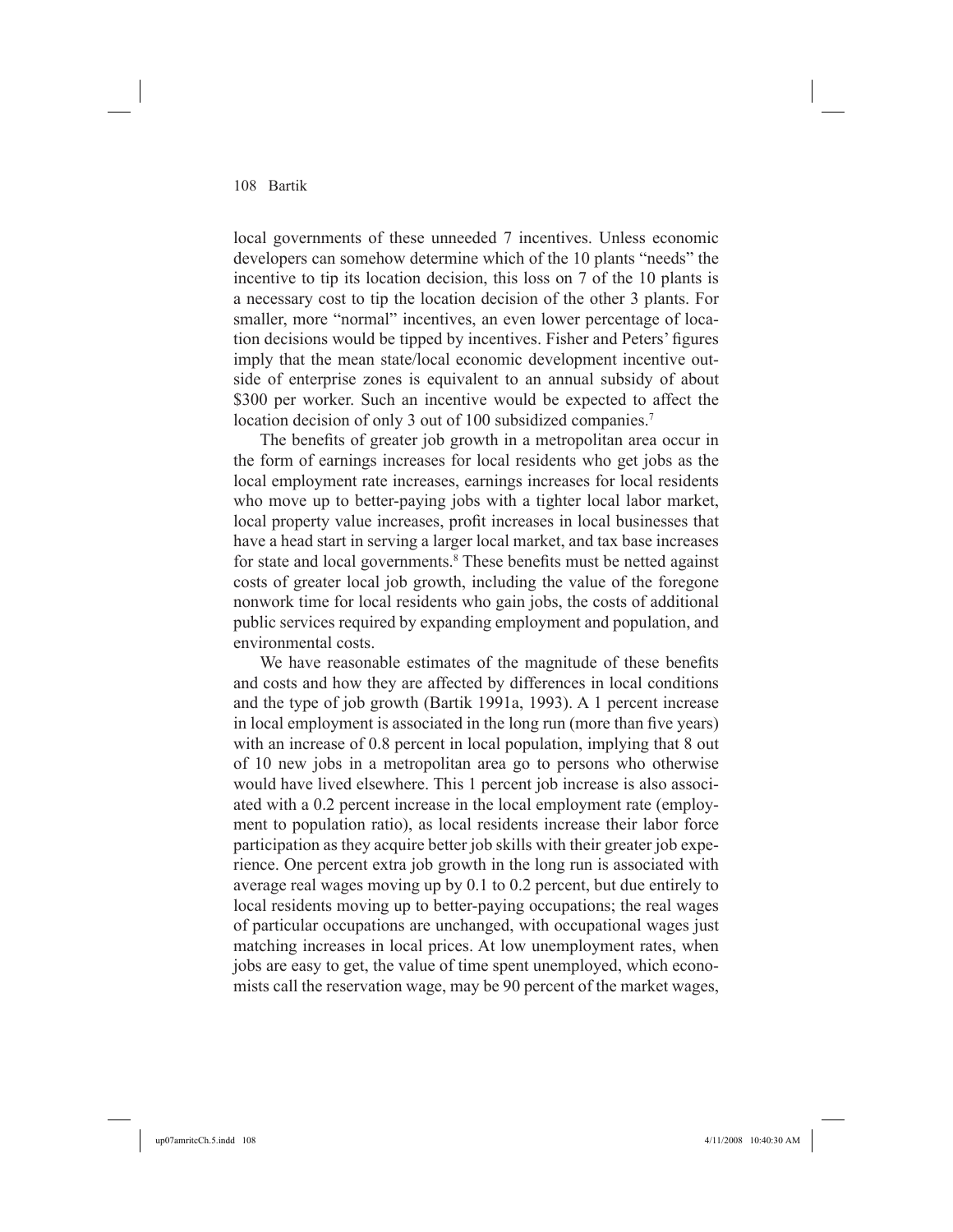which would imply a cost of foregone nonwork time of 0.18 percent in a low unemployment labor market due to 1 percent extra job growth.

The required public services due to growth should, in the long run, increase about the same as the tax base for employment growth that is accompanied by the same population growth and involves no occupational upgrading. But as detailed above, the employment growth due to the "labor demand" shock caused by economic development policies will raise employment rates and increase real wages due to occupational upgrading. If employment rates go up, tax revenues should increase faster than public spending needs for three reasons: 1) business growth by itself brings tax revenue greater than public services, estimated as \$1.70 in taxes per dollar of required public services according to one source (Oakland and Testa 1996); 2) increased employment rates should reduce required state spending for transfers, reducing welfare spending by about 6 percent for a 1 percent increase in employment growth (Bartik and Eberts 1999), and unemployment benefit outlays by about 3 percent (Bartik 1991b); and 3) increased employment rates will raise personal tax revenues per capita, by a percent equal to the percent increase in the employment rate. Increases in real wages, such as those caused by the occupational upgrading due to increased labor demand, will also raise personal tax revenues, which should go up approximately proportionately with the increased real wages. In the short run, public service costs associated with growth will go up less than the percentage increase in employment and population if there is excess capacity in local infrastructure. On the other hand, if new infrastructure is required, and the depreciation cost of the current infrastructure is not reflected in local budgets, then most estimates suggest that additional public service costs will significantly exceed new tax revenues in the short-run (Altshuler and Gomez-Ibanez 1993).

One percent extra employment growth will increase local property values by 0.4 percent. However, the present value of the increased earnings from growth are at least triple the size of the property value gains (Bartik 1991a, 1994b). In addition to increases in property values due to increased land demand, the value of "brownfield" property that is cleaned up as part of an economic development project may also go up due to removing this development barrier. Other local asset values will also change: locally owned businesses that have some comparative advantage in selling to a local market will increase their profits, whereas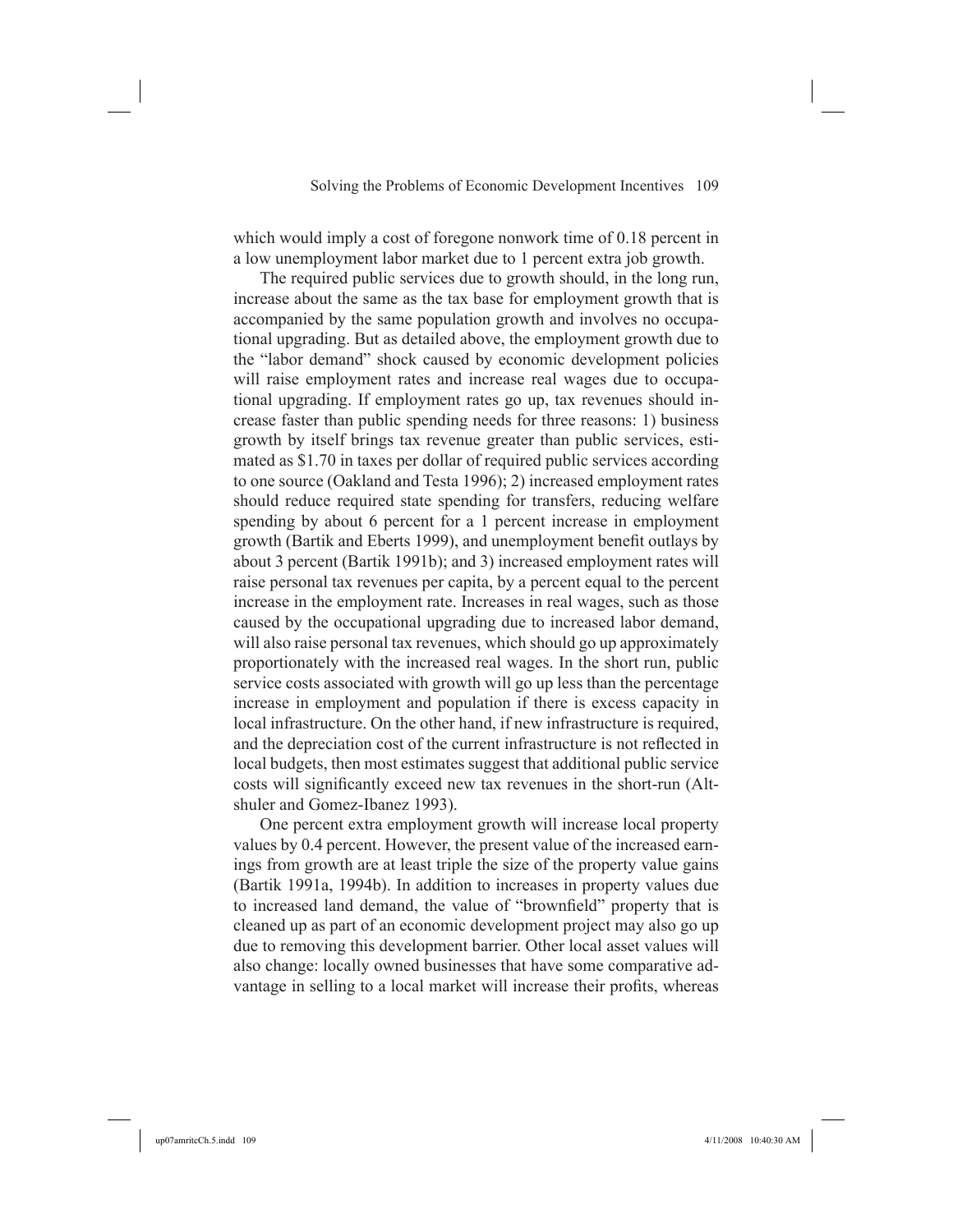locally owned businesses that sell to an external market may lose profits due to increased wages and rents.

Other than brownfield clean-up, most environmental effects of growth are likely to be negative, but will vary greatly with project details. In addition, changes in community character that accompany growth may be viewed negatively by the original local residents.

The net effects of greater job growth are likely to be progressive, as lower-income groups are more likely to be initially nonemployed or employed in low-wage jobs. Therefore, most estimates suggest that the lowest income quintile probably has earnings gains that are three or four times greater, in percentage terms, than the earnings gains of the average family, and income gains that are around twice as great, in percentage terms, as the real income gains of the average family (Bartik 1994b). However, the actual dollar effects on earnings and income of the lowest income quintile are less than that of the average family, as many low-income individuals are disconnected from the labor market (Bartik 2001, Table 5.3). The progressivity of increased job growth is considerably less than the progressivity of redistributive social programs, which deliver their greatest dollar benefits to the lowest income quintile (Bartik 1994b).

The bottom line from this analysis is that for an average incentive project in a low unemployment local labor market, benefits and costs are of similar magnitude (Bartik 1991a, p. 183). The chapter's appendix and its accompanying table present some illustrative calculations. There is sufficient uncertainty about the estimated effects of taxes on growth, and growth on local economic variables, that whether the net benefits are positive or negative is unclear. Benefits and costs will vary greatly with project particulars.

Social benefits of incentives are greater if the project overcomes "market failures" that impede the use of local resources.<sup>9</sup> For example, social benefits are greater if the project helps overcome involuntary unemployment or underemployment that impedes workers from being employed or being employed in higher-wage jobs. Social benefits will be greater if local employment rates increase more, or local residents move up to higher-paying jobs to a greater extent, or if the local labor market is more depressed. An increasing local employment rate provides more earnings benefits to local residents, reduces the need for social services to the nonemployed, and reduces the public services costs and envi-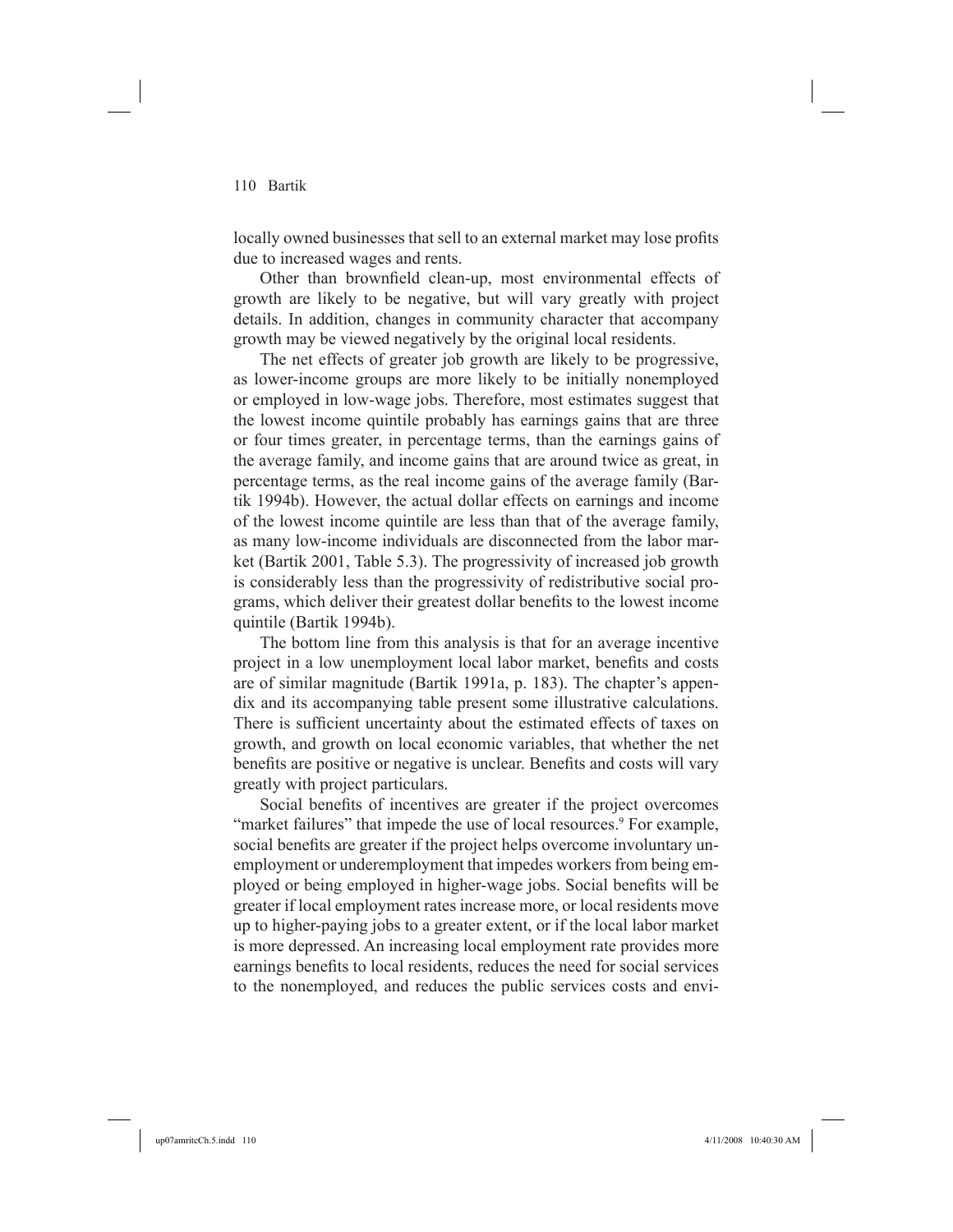ronmental costs associated with increased population. An increase in higher-paying jobs for local residents increases earnings benefits, and increases fiscal benefits by reduced social services and increased taxes. In a more depressed local labor market, the nonemployed will be more desperate for jobs and have lower reservation wages.

Social benefits will also be greater if the current public infrastructure is underutilized, which allows increased employment and population growth to increase tax revenue without a commensurate increase in public infrastructure costs. This is more likely in a local area that has been sufficiently economically distressed that it has lost population and employment from some previous peak. Social benefits will also be greater if the project overcomes regulatory and other barriers that prevent brownfields from being productively used.

But policymakers should also be aware that social benefits of growth will be much reduced under any of the following circumstances: low-unemployment local labor markets; lower wages of the new jobs; fewer local workers for the new jobs; significant public infrastructure or environmental costs. For example, estimates suggest that if the job growth is in industries that pay 10 or 15 percent less than the average industry controlling for worker characteristics, then the job growth may produce no earnings benefits for local residents (Bartik 2004b). If there are zero earnings benefits from additional employment growth, and consequently little if any fiscal benefits, it is highly unlikely that an incentive package will pass a benefit-cost test unless it has extremely low costs per job created.

Therefore, incentives can affect business location, and increased job growth can yield important social benefits. We would expect informed state governments, or metropolitan agencies concerned with economic development, that are maximizing the well-being of all their residents, to only offer incentives if the benefits outweigh the costs. These calculations would consider that only a fraction of incentive offers would prove decisive, and only a fraction of newly created jobs would go to local residents. Policymakers would consider the circumstances of the local economy, the environmental costs or benefits, the quality of the new jobs, and who is hired for those new jobs. So, what is the problem?

The problem is that many incentives currently being offered in the United States have costs that exceed benefits. For example, in 2001 Chi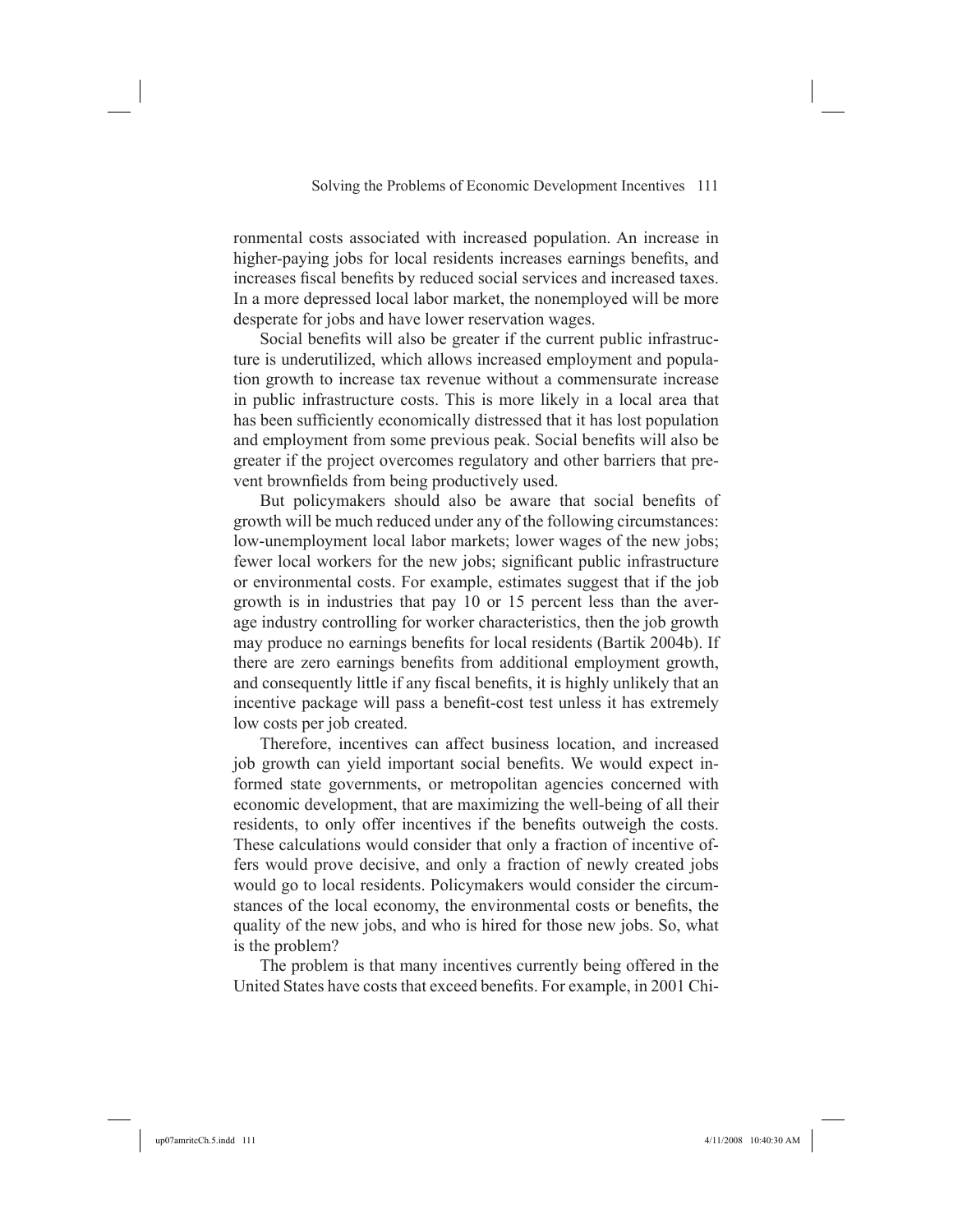cago awarded large incentives to the Boeing Corporation for relocating its headquarters, even though the jobs would go to relocated workers, which eliminates many of the labor market benefits.

One cause of wasteful incentives is ignorance. Policymakers assume that all growth is good. They assume that all incentive offers are decisive. It is often assumed that benefits can be measured by looking at the earnings and tax base associated with the new business activity. This assumption forgets that only a portion of the new jobs go to local residents and the unemployed, and that new public expenditures will be required.

But there may be reasons for ignorance. As Upton Sinclair (1935) said, "It is difficult to get a man to understand something when his salary depends upon his not understanding it." Local economic development decisions have been dominated by local business interests, including Chambers of Commerce, newspapers, banks, and real estate developers. From these groups' perspectives, the benefits of economic development are the increase in the value of their property, including the value of local business assets, and this increase in local capital values is closely related to the earnings and tax base increase of the new plant. Furthermore, the costs of the incentives, including the incentives that do not work, will be borne largely by the general public. There is truth to the observation by Logan and Molotch (1987, pp. 50–51) that, "For those who count, the city is a growth machine, one that can increase aggregate rents and trap related wealth for those in the right position to benefit."

Unlike some analysts of incentives, I do not think the fundamental problem is that a state government (or a metropolitan-wide economic development authority) fails to take into account the negative effects of its incentives on other states. If all states had rational incentive regimes, on the margin investors in each state would be charged a tax rate net of incentives that would reflect the marginal public service and environmental costs, net of any employment benefits, that the investment caused. Under those conditions, a state's incentive that attracts a marginal plant that would have otherwise gone to another state causes no net cost for that other state. Of course, states don't usually have rational incentive regimes, and so it is likely that attracting this marginal plant would cause net social costs (or benefits, depending upon the net effect in the other state) for the state that otherwise would have received this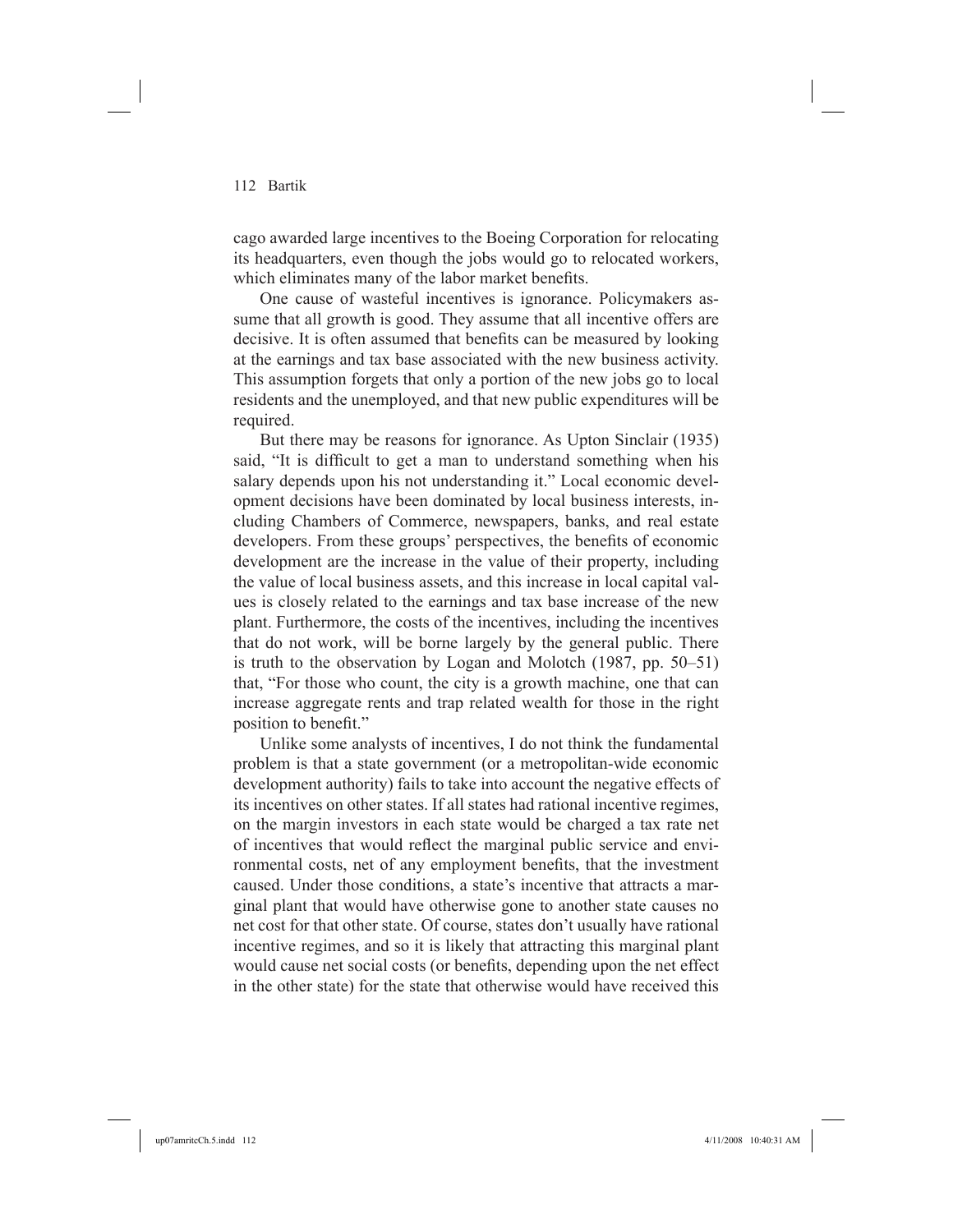investment. But this "externality" is not the fundamental problem, rather it reflects the fundamental problem: each state lacks, from its own self-interested perspective, a rational incentive regime that maximizes the interests of all state residents.

Critics who argue that incentives negatively affect other states also argue that states are offering incentives so excessive that the social costs of attracting these new plants exceed the social benefits. If this is the case for all states, then if state X attracts a plant that would have gone to state Y, state X is doing state Y a favor by saving it from a wasteful incentive.

This analysis so far has considered economic development decisions by a state or an entire metropolitan area, and asks whether a state or metropolitan area acting rationally has the proper incentive to consider all benefits and costs. The analysis is different when we consider economic development decisions for an individual suburban jurisdiction. For an individual suburban jurisdiction attracting a new plant, the main effects on the jurisdiction itself are effects on the jurisdiction's tax base and the jurisdiction's environmental quality. The net fiscal costs of providing public services to additional households attracted by the new business activity will mostly be incurred by other jurisdictions in the metropolitan area, or by the state government, as most workers in an individual suburban jurisdiction do not live there. The employment benefits of increased employment rates and promotions to better-paying occupations will also mostly be received by residents of other jurisdictions. The decisions of individual suburban jurisdictions about incentives have no strong reason to fully reflect all these social costs and benefits.

## **ALTERNATIVE INCENTIVE REFORMS**

Given this economic context, what incentive reforms are desirable? This section evaluates the merits of possible reforms. Although some reforms are mutually exclusive, others could be combined.

**Maintain traditional state and local policies towards business, but remain competitive in the global economy.** State and local gov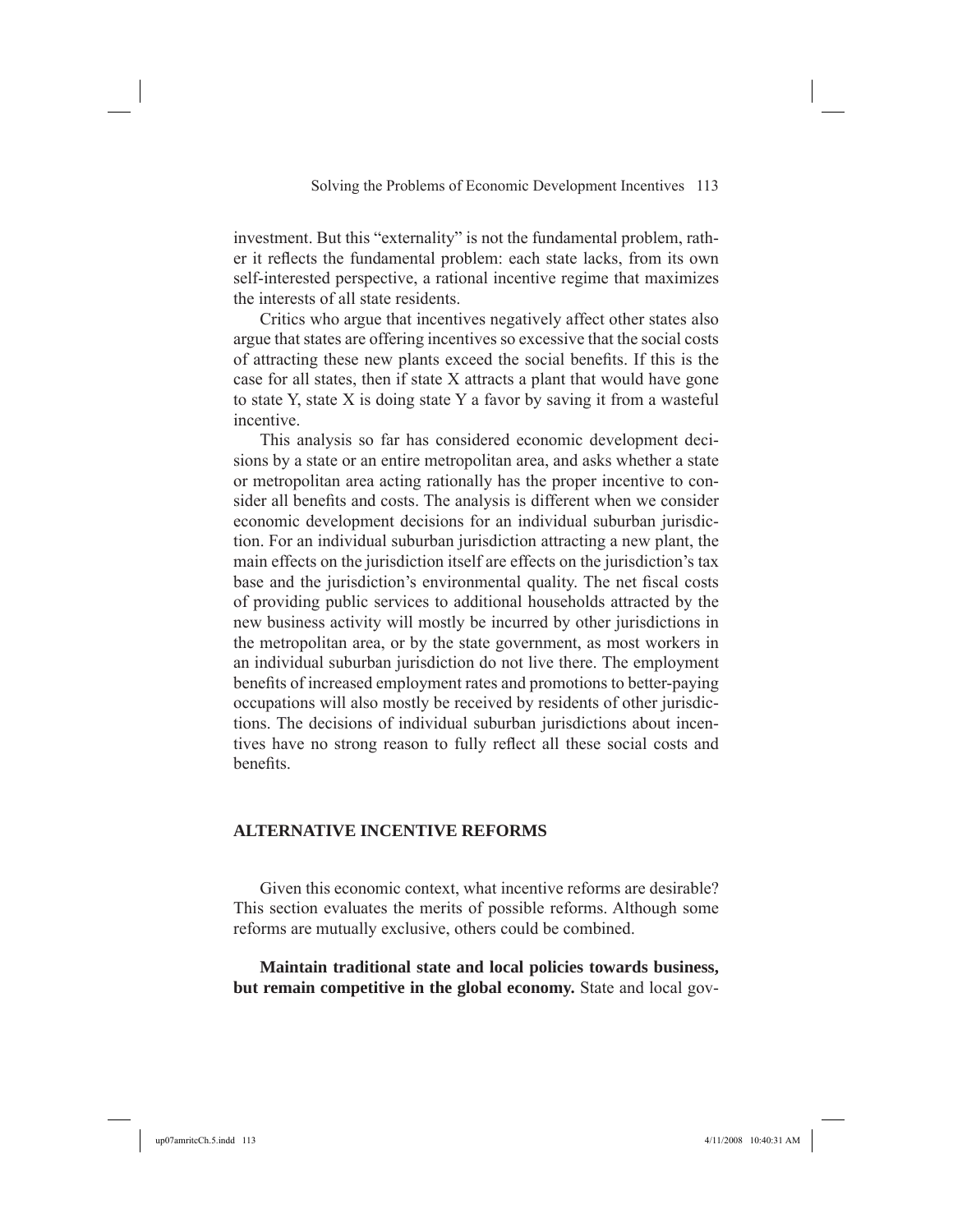ernments would maintain their traditional business tax systems and not offer any incentives or other business cost reductions to improve the local business climate. As mentioned previously, this traditional system imposed state and local taxes on business that exceeded the public services to business, with \$1.70 in business taxes per dollar of public services to business (Oakland and Testa 1996).

For most state and local areas, I doubt whether this alternative will prove politically viable. The mobility of business is increasing. Most state and local areas will sometimes experience high unemployment that will lead to public demands for action, and this high unemployment will also increase the benefits of growth. There is enough evidence that business taxes and incentives affect local growth that business interests will be able to argue for reduced taxes or increased incentives to reduce unemployment. The argument for doing something will win out over the argument for doing nothing.

**Localism.** Rather than competing for mobile capital, local areas could "just say no," eliminate incentives for mobile corporations, and rely on locally generated capital. The best articulation of this approach is in Michael Shuman's (2000) book, *Going Local,* although this approach appeals to many American community activists. Shuman advocates community corporations with voting shares controlled by local residents, with these community corporations making the local economy more self-sufficient by producing goods and services that replace imports of goods and services from other local areas.

The main problem with this approach is that greater reliance on local capital and local production would significantly reduce an area's real per capita income. There are static and dynamic gains from trade and capital mobility. Local areas should be free to pursue this option, but local residents should understand the costs.

**Develop unique local assets that yield economic rents.** Local areas can develop unique assets that make their area significantly more valuable to large businesses than these businesses' next best alternative, so that these large businesses receive what economists call an "economic rent" from the local area. This "economic rent" would allow business taxation in excess of public service costs without offering incentives to attract or retain these large businesses. One unique local asset would be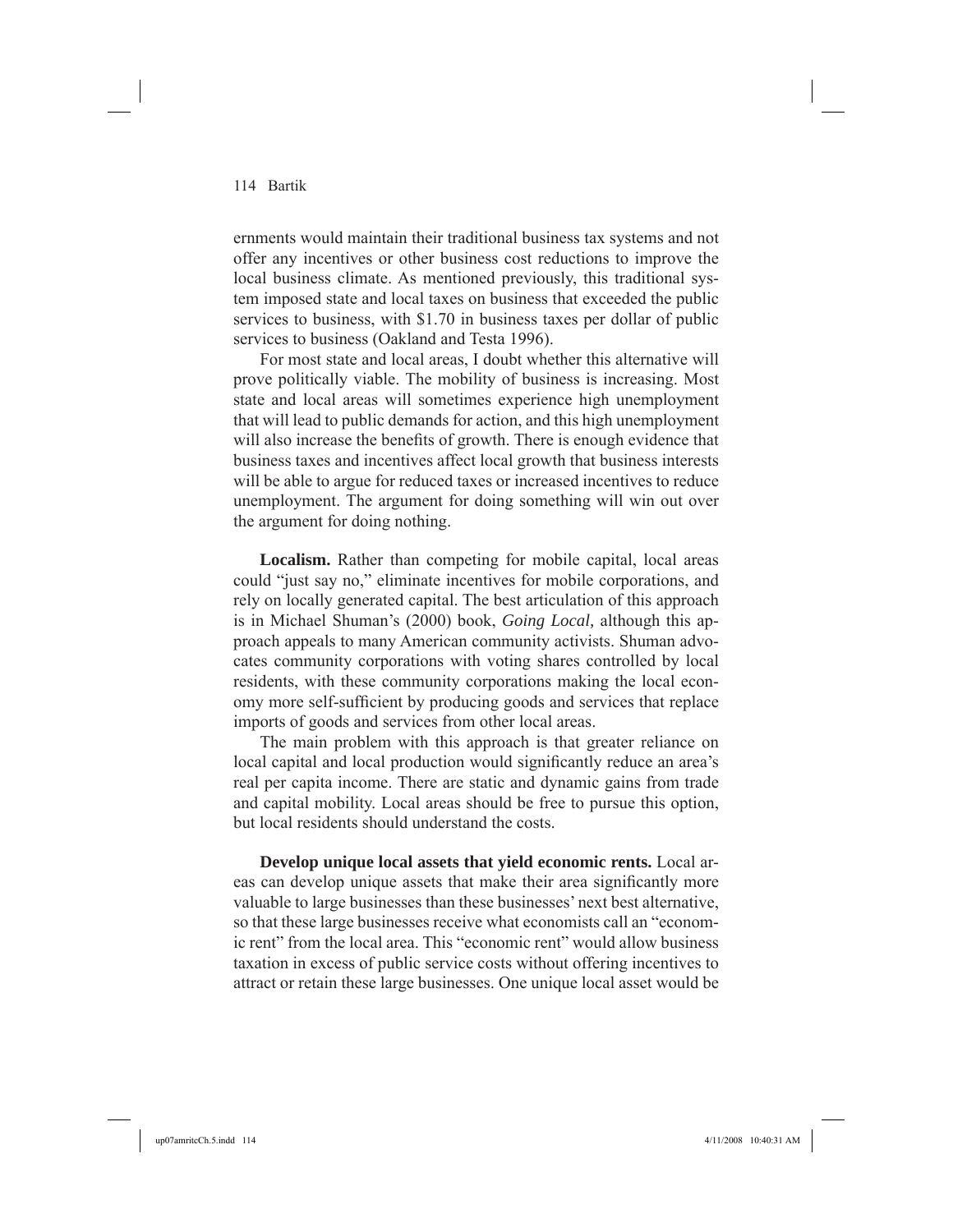a unique cluster of industries that increases productivity by resulting in more new ideas, and greater availability of specialized inputs such as workers with special skills (Rosenfeld 2002a,b). Another unique local asset would be distinctive local amenities that attract what Florida (2002) calls the "creative class," the professional and technical workers who enhance productivity for many high-tech businesses.

The problem is that for most local areas, it is difficult to develop unique industry clusters or local amenities. Businesses will have many options of similar metropolitan areas that offer advantages from industry clusters and local amenities. There are then no economic rents for local areas to exploit, and offering incentives must at least be seriously considered.

**Lower overall business tax rates.** Faced with businesses with many location options, localities can respond by lowering overall business tax rates rather than offering special incentives. This low-tax alternative to incentives is favored by many conservative critics of incentives.

The problem is that this change would significantly reduce tax revenue, forcing difficult choices on state and local governments about raising household taxes, or cutting public services or transfers. These problems would be particularly acute in economically distressed local areas.

**Lower marginal tax rates on new business operations.** Rather than cutting business tax rates across the board, state and local areas could give tax credits or deductions for business investment or employment expansion. Compared to overall business tax reductions, this results in less of a short-run or medium-run revenue loss. Reductions in taxes on new business operations are similar to incentives, but would be provided as an entitlement to all businesses meeting the law's criteria, rather than in a discretionary manner to approved businesses.

Providing tax breaks as an entitlement, rather than at discretion, in theory encourages a state or local government to analyze the impact of the tax break in toto. In practice, such tax breaks are not reviewed closely. In addition, entitlement tax breaks, compared to discretionary tax breaks, do not allow the advantages of being selective, such as selecting projects in which assistance is more likely to tip the location decision, or the location has greater benefits.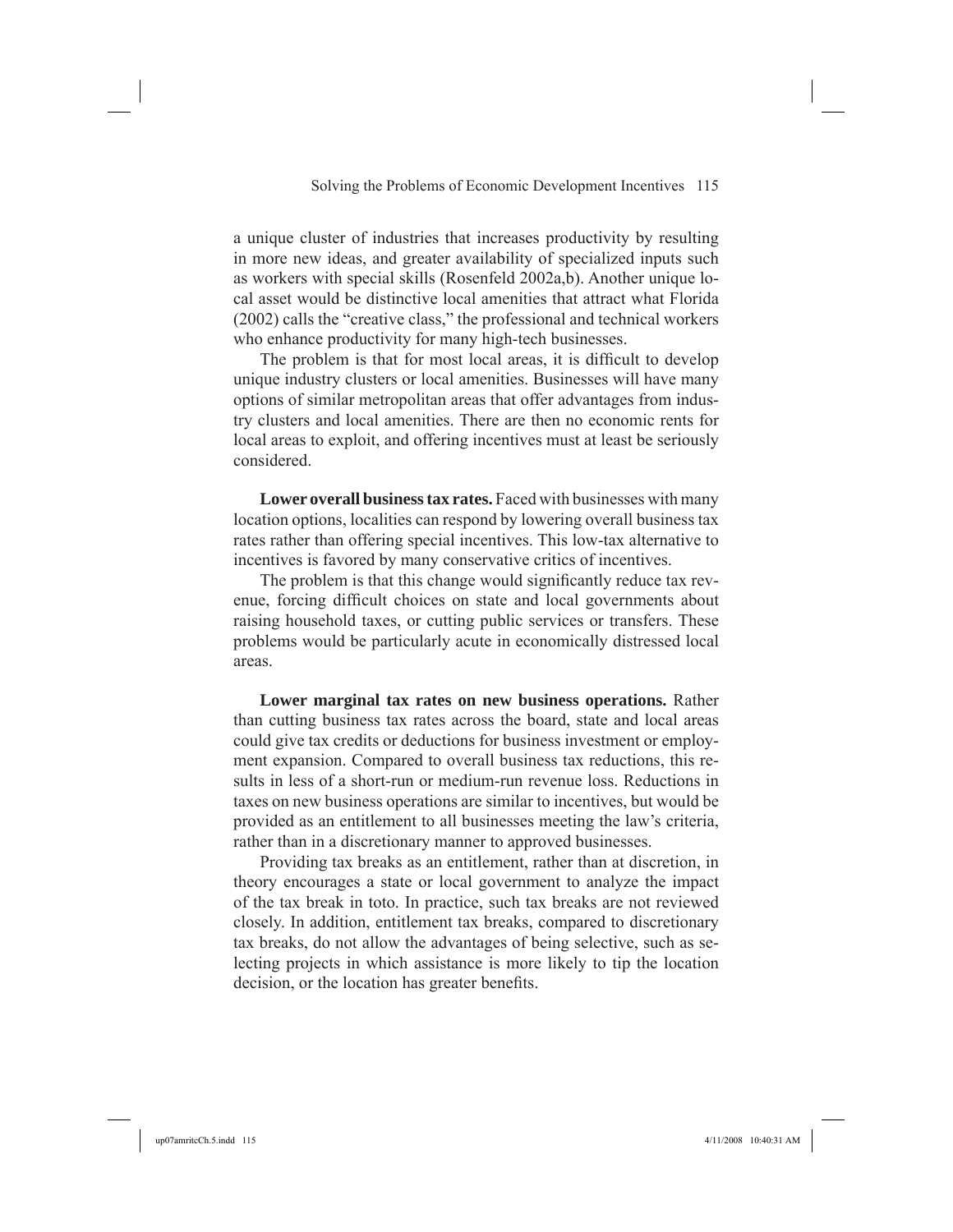**Make discretionary incentives truly selective.** As mentioned before, many discretionary incentives are provided so automatically to projects that they become equivalent to a tax break provided as an entitlement. Economic developers can be forced to become selective by requiring the number of incentives be capped, or better, that the dollar volume of incentives be capped. Criteria can be required for selecting incentive winners from incentive applicants, such as evidence that this incentive will tip the location decision, and benefit-cost analyses of the projects. Michigan's "MEGA" program, for example, which provides large tax credits to attract or retain businesses, has limits on the annual number of projects. It requires that all projects present data showing that a non-Michigan site would be more profitable without the incentive, and that all projects be subject to fiscal impact analysis.<sup>10</sup>

Capping incentive volume limits incentive costs. Political debate on the incentive cap may lead to a broader debate about the incentive regime. Whether government officials can determine if the incentive is needed to tip the location decision is more questionable. However, requiring businesses to legally certify, with official financial figures, that without the incentive the business would have located elsewhere, might discourage some egregious cases where clearly the incentive was irrelevant to the location decision. Finally, models can be developed to provide reasonably accurate estimates of the labor market and fiscal benefits of a new facility.

**Transparency.** The details of incentives and incentive offers can be required to be clearly publicly disclosed. This disclosure promotes broader public debate. If the incentive offers are reported in a consistent fashion nationally, the disclosure may also give economic developers a more accurate knowledge of what alternatives are open to business location decision makers, which should improve the bargaining position of economic developers. Businesses already know what they have been offered by different local areas, but economic developers do not. The national collection of this information would allow better research on incentives. Finally, transparency is essential for any incentive regulation by the federal government or supranational organizations. The European Union requires public disclosure of incentives by its member states, and disclosure and transparency are encouraged by international trade agreements.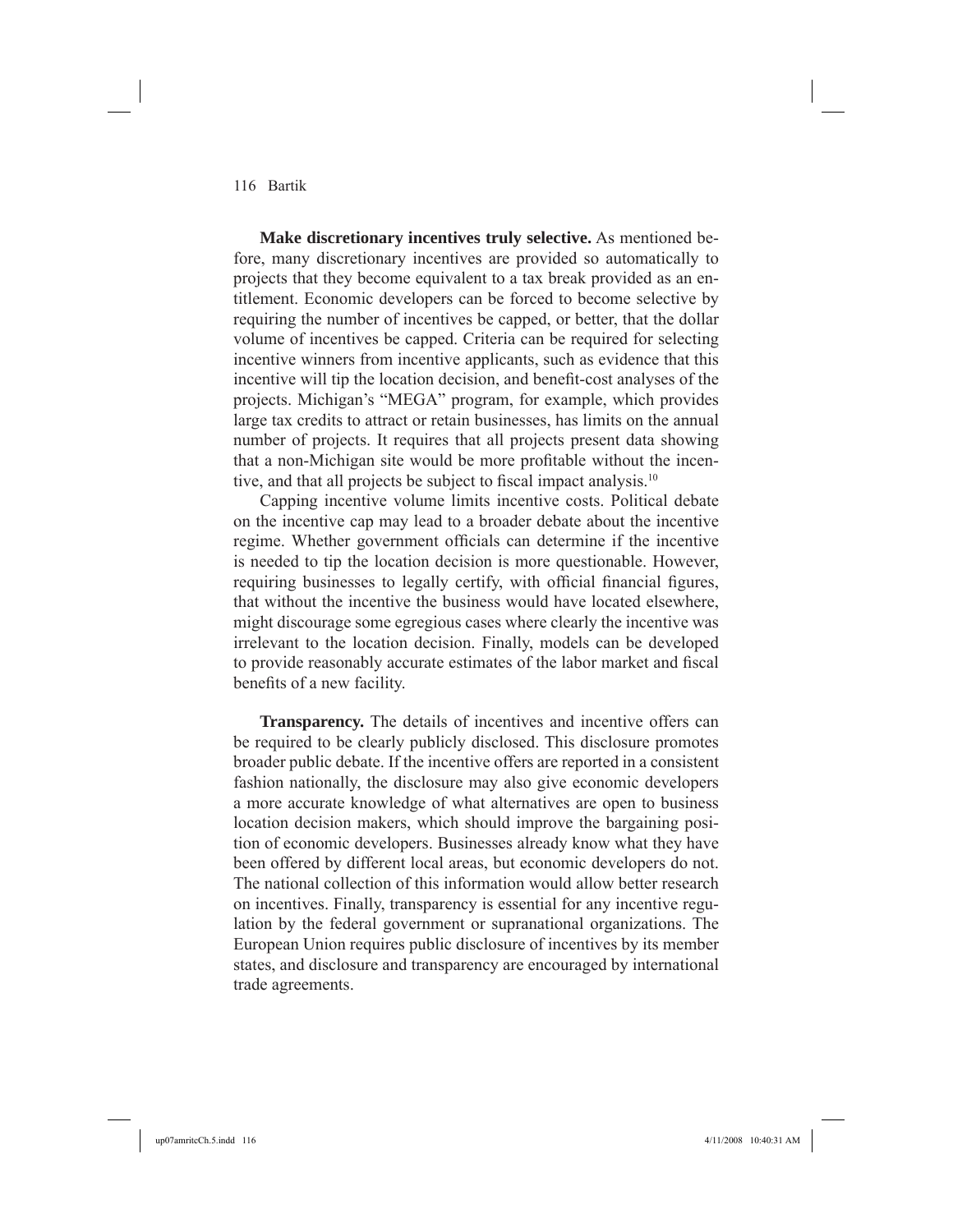**Metrowide economic development programs, not within-metro competition.** State governments can require that incentives not be provided by individual local governments, but only by the state as a whole or by metrowide organizations or coalitions. As discussed previously, local governments that are a small part of the local labor market will not consider many important social effects of business growth when offering incentives, such as the labor market benefits throughout the metropolitan area, and the fiscal effects of increased metropolitan population. This makes it unlikely that incentive policies conducted by small individual local governments will be optimal. A metrowide perspective would seem to be a minimum requirement for incentive policy to consider the full range of economic and fiscal effects. One limitation of state governments in this regard is that some metro areas cross state boundaries, a subject considered below.

**Better benefit-cost analyses.** State legislatures can require that all economic development incentive offers be subject to a prospective benefit-cost analysis to estimate whether their incentive offers are efficient. This analysis would estimate employment benefits, including what proportion of the new jobs would likely go to local residents, particularly unemployed local residents; wage effects, including the wage rate paid on the jobs for workers of given credentials versus current local jobs held by local residents with similar credentials; fiscal effects, including local as well as state effects, effects on required public expenditure as well as taxes, and analysis of the capacity of existing infrastructure to accommodate job growth; and environmental effects. If the estimates are high quality, they increase the likelihood of the right incentive choices. Even imperfect estimates would encourage debate on some relevant issues about incentives.

**Job quality and other project standards.** As suggested by Greg LeRoy and the organization "Good Jobs First," as well as others, states could require that all projects awarded incentives meet some minimum standard for job quality (LeRoy 1999; Nolan and LeRoy 2003; Purinton et al. 2003). In theory, concerns about job quality are already addressed as one component of the benefit-cost analysis. Decisions should be based on the net benefits of the incentive, not just on whether the project met a job-quality standard. However, as a check on the incentive deci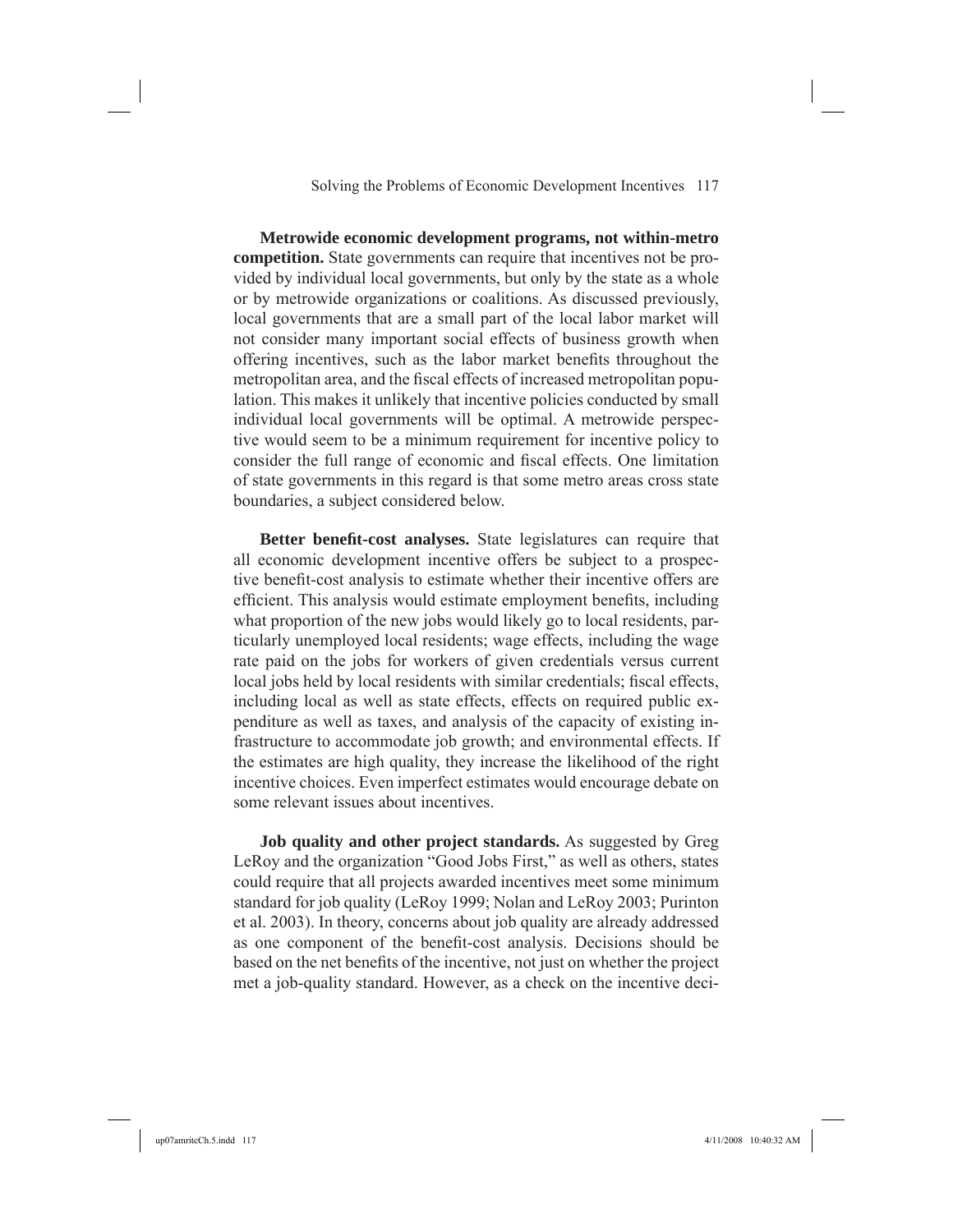sion-making process, it might be wise to identify in advance some minimum standards for projects, under the assumption that projects failing to meet standards would be unlikely to pass a benefit-cost test. Projects that did not meet these minimum standards would have to go through a special review process to be approved. These minimum standards would give economic developers a summary of what types of projects they would be encouraged to pursue, and would give the public and policymakers extra assurance that there is some selectivity involved in the benefit-cost analysis process. Benefit-cost analysis is too often a "black box" dominated by technical experts. Standards may help clarify what the analysis process is trying to do.

**More up-front incentives.** Studies indicate that corporate executives use very high real discount rates in making investment decisions, averaging 12 percent (Summers and Poterba 1992). For business location decisions, this implies that the portion of the property tax abatement provided 10 years from now is almost completely irrelevant to the location decision, because the business decision maker is focused on shorter-term profit objectives. On the other hand, most studies suggest that governments should use social discount rates much lower than 12 percent. To serve the public interest, governments should have a longer time horizon than corporate executives.

As a result, it is possible to have a greater effect on business location decisions at a lower cost by providing a greater proportion of the incentive up front. Up-front incentives also force state and local political leaders to immediately deal with incentives' costs, rather than pass on costs to their successors. However, providing more up-front incentives brings to the forefront the issue of whether the incentive can be recovered if the location decision does not provide the promised benefits, for example, if the company relocates. To provide more incentives up front, a greater proportion of the incentive can be provided as customized training or infrastructure, or tax incentives can be made larger but shorter term.

**Clawbacks.** The net benefits of an incentive regime increase when some of the incentive can be recovered if the business receiving the incentive does not provide the planned social benefits, for example, if the business relocates or the number of jobs created falls short of pro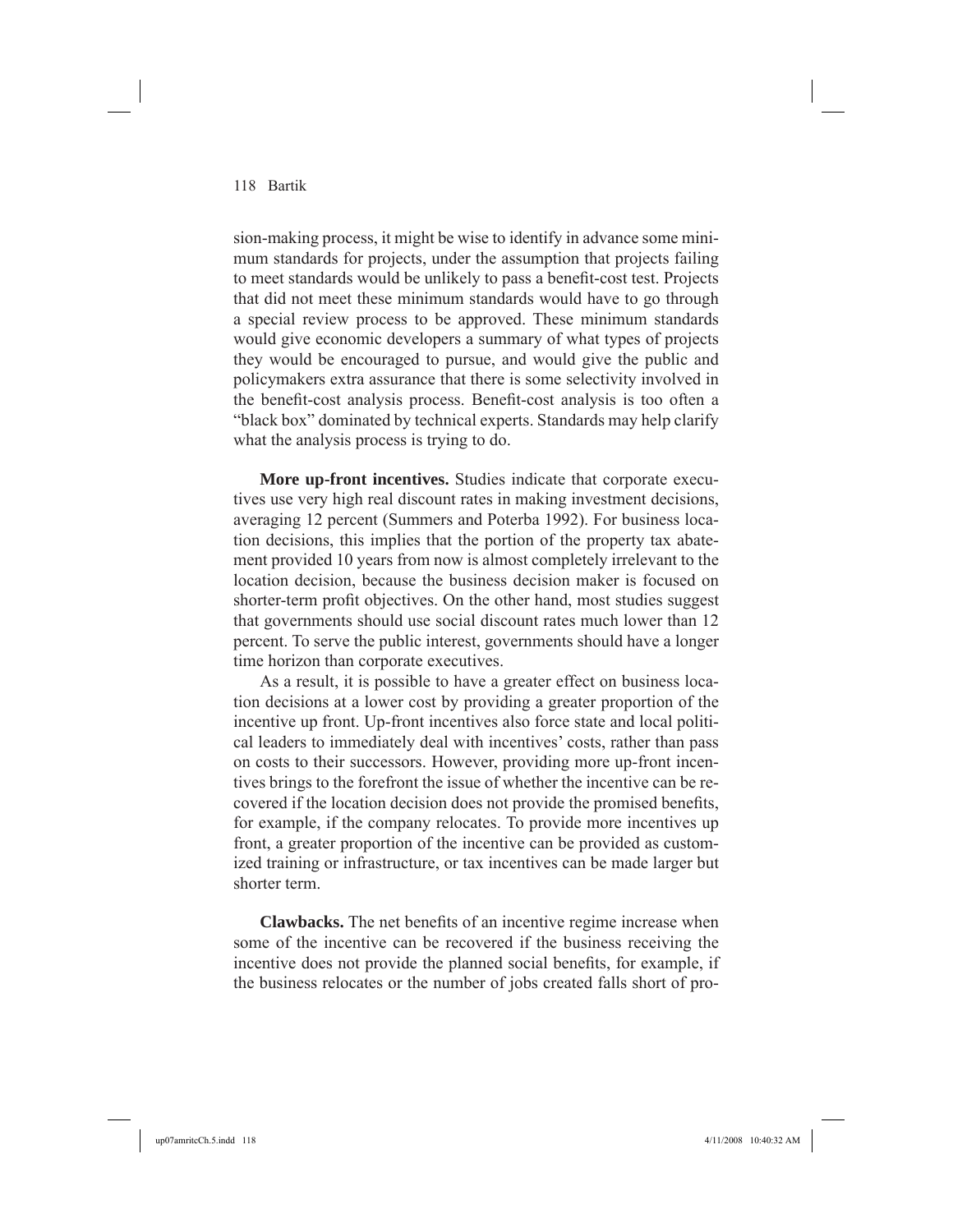jections.11 This can be dealt with by legally binding "clawback" provisions, which recover some portion of the up-front incentives if the business does not meet performance goals. State use of clawback provisions is increasing, with the number increasing from 9 to 17 between 1992 and 2002 (Peirce 2002). It is believed that local use of clawbacks is also increasing. Surveys of local governments show that 59 percent of local governments claim they "always" require a performance agreement as a condition for incentives, and an additional 30 percent of local governments claim they "sometimes" require a performance agreement (Bartik 2004a).

The main potential problem with clawbacks is that if they are unduly onerous, they may be a disincentive to attracting businesses. However, if they are designed with incentives so they are clearly related to the social benefits associated with the business, then businesses that expect to make a long-term investment in the community should not perceive clawbacks as a huge disincentive to their location decisions.

Redesign incentives to focus more on the social benefits of bus**iness growth.**<sup>12</sup> As discussed above, the largest portion of the social benefits of growth arise from increasing local employment rates. Increasing such rates provides the unemployed with greater job experience, puts upward pressure on local wages, and increases local taxes more than public spending needs. Local employment rates are most likely to go up when the new business hires the unemployed, and least likely to go up when the new business hires in-migrants. The rates may go up when the new business hires local residents who are already employed, as this creates a job vacancy that may be filled by the local unemployed.

Therefore, incentives will be more targeted on the projects with greatest social benefits if the amount of the incentive is based on whom the business hires. Incentives should be somewhat greater for projects that hire local residents, and considerably greater if the business hires the unemployed.13 More benefits of greater employment experience occur in the first year of employment, so it would be justifiable for greater incentives to be provided for the initial hiring of the unemployed and their first year of employment, and somewhat smaller incentives for subsequent years. In addition to targeting incentives on projects that provide greater social benefits, such incentives will encourage busi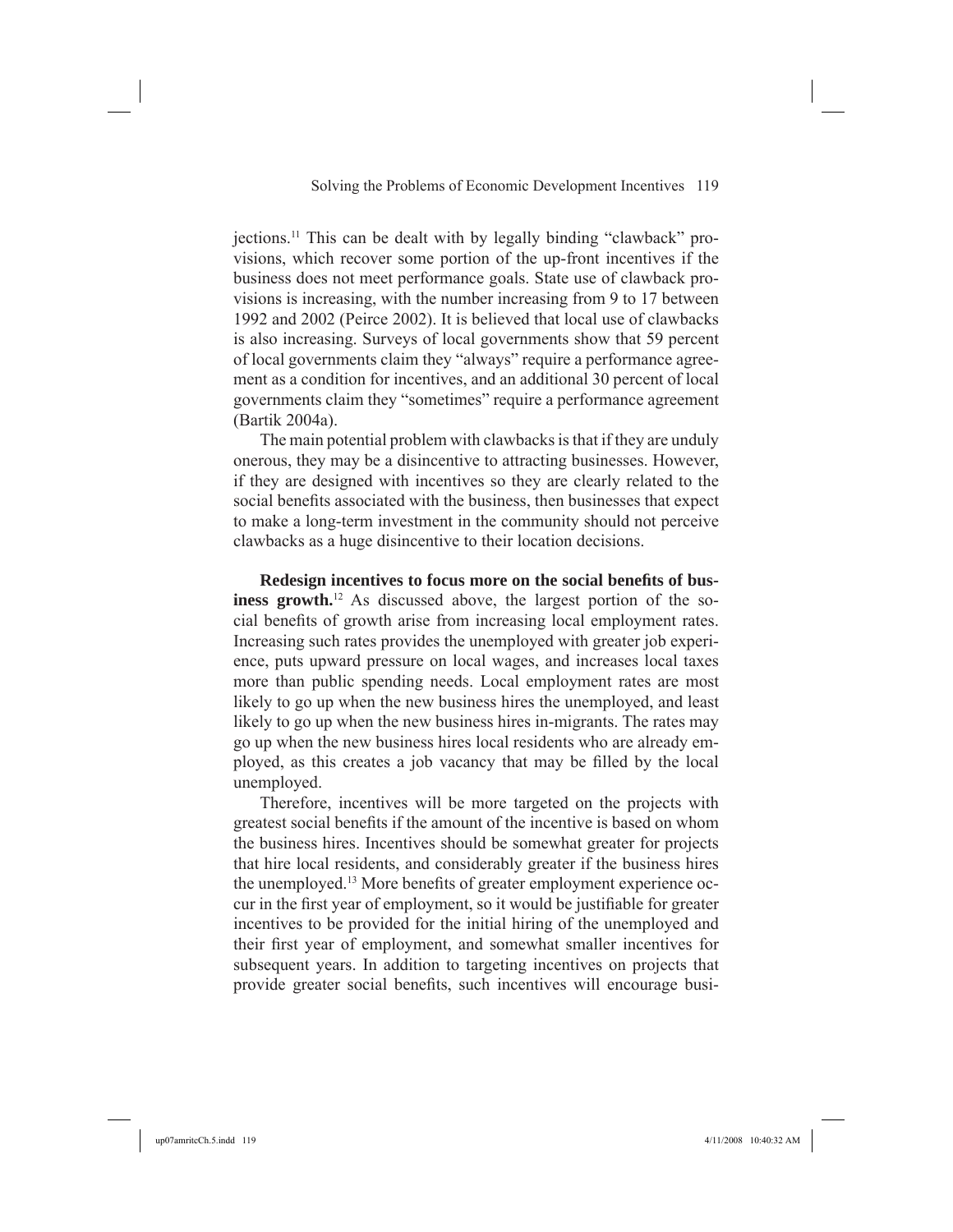nesses to do more hiring of the unemployed. Such hiring incentives will be more effective if tied to local programs that attempt to screen and train potential hires from among the unemployed, which I discuss next (Bartik 2001, Chapter 8). Finally, tying incentives to the provision of social benefits is an automatic "clawback," as the incentive that is not paid until the benefit is delivered does not need to be "clawbacked" if the benefit is not delivered.

Tie incentives to participation in "first source" hiring pro**grams.**14 Many local governments have some nominal requirement for local hiring by businesses receiving incentives, but frequently these requirements are unenforced because of fears of discouraging business locations. A few cities, such as Portland (Oregon), with its nowdefunct JobNet program, and Berkeley, with its First Source program, have tried to encourage local hiring without adversely affecting business locations. These programs combine a moderate requirement—that businesses "consider" hiring workers referred by the program—with a public service to help businesses overcome the many difficulties they face in finding productive workers to fill jobs with few formal credential requirements. Studies suggest that one-quarter of new hires in small and medium-sized firms are producing less than 75 percent of what the employer anticipated after six months on the job (Bishop 1993). These difficulties may occur in part because job performance is so dependent on "soft skills," such as showing up at work on time and getting along with co-workers and customers, and these soft skills are hard to observe in the normal hiring process. Because normal hiring so often is disappointing to employers, a program that can train and screen qualified workers, who are then considered for hiring by employers receiving incentives, can potentially help businesses find productive workers. Local public agencies may have some comparative advantage over private businesses, particularly private businesses from out of town, in working with neighborhood groups, churches, and social service agencies to find productive workers for jobs with low credential requirements. Local public agencies may also be better able than businesses to mobilize resources for training from local workforce agencies and the local community college.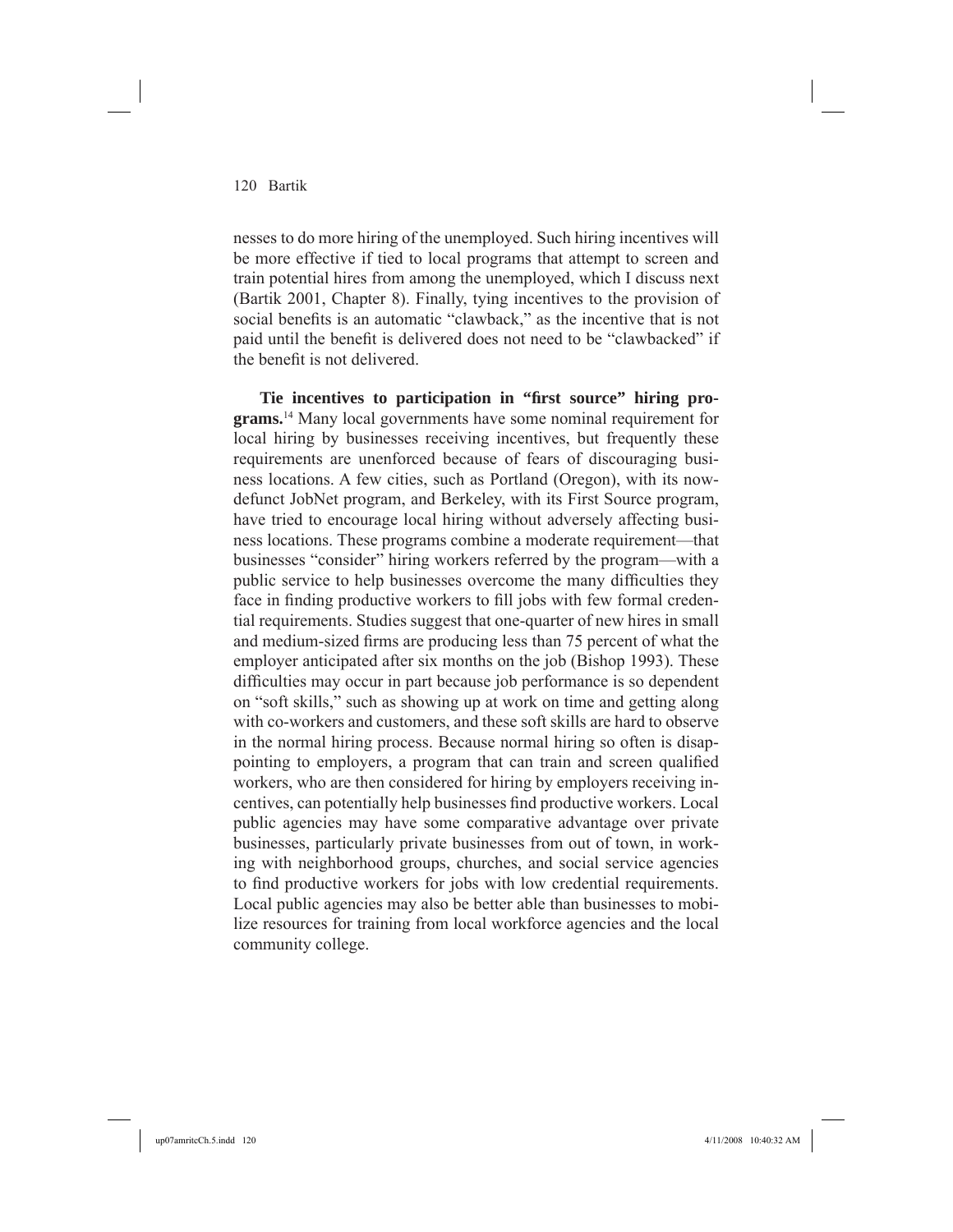**Focus incentives on in-kind up-front services such as customized training and access roads and other infrastructure.** Customized training and infrastructure are incentives that inherently are concentrated up front and therefore have the advantages of up-front incentives mentioned previously, including a greater effect on location decisions per present value dollar of incentive. They also can be at least partially clawed back, without legal proceedings, as the infrastructure and most of the trained workers will remain in the local area even if the business relocates or downsizes. Customized training can be designed to increase the likelihood that a greater proportion of those trained and hired are local residents who otherwise would be unemployed (see Batt and Osterman [1993] and Osterman and Batt [1993] for some examples in North Carolina's customized training programs). Finally, both customized training and infrastructure can be justified as making public services more effective, rather than unjustifiably treating some businesses more favorably than others. For example, public infrastructure, such as highways, is supposed to be provided in response to demand. Providing access highways as part of an incentive package is only an "incentive" because the access highway is expedited to the top of the "to do" list. It could be argued that making the provision of highways more responsive to changes in demand makes government more responsive. It could also be argued that training programs can increase their quality by becoming more customized to the needs of both those receiving the training and those organizations that will demand the skills of those trained.

**Federal intervention in incentive policy.** In theory, federal intervention could be used to require or encourage all of these recommendations for more effective incentive policy. However, absent some rationale for why there is a national interest in incentive policy, there is no reason to think that federal intervention will be any wiser than state and local incentive policies. There is some reason to think that federal intervention would make things worse. The federal government has less knowledge about local labor market institutions, which might be important, for example, in designing customized training programs. The federal government will also have less of other "local knowledge": less knowledge about job needs of different groups, the hiring practices of local employers, the problems caused by particular environmentally contaminated properties, the capacity of particular local infrastructure,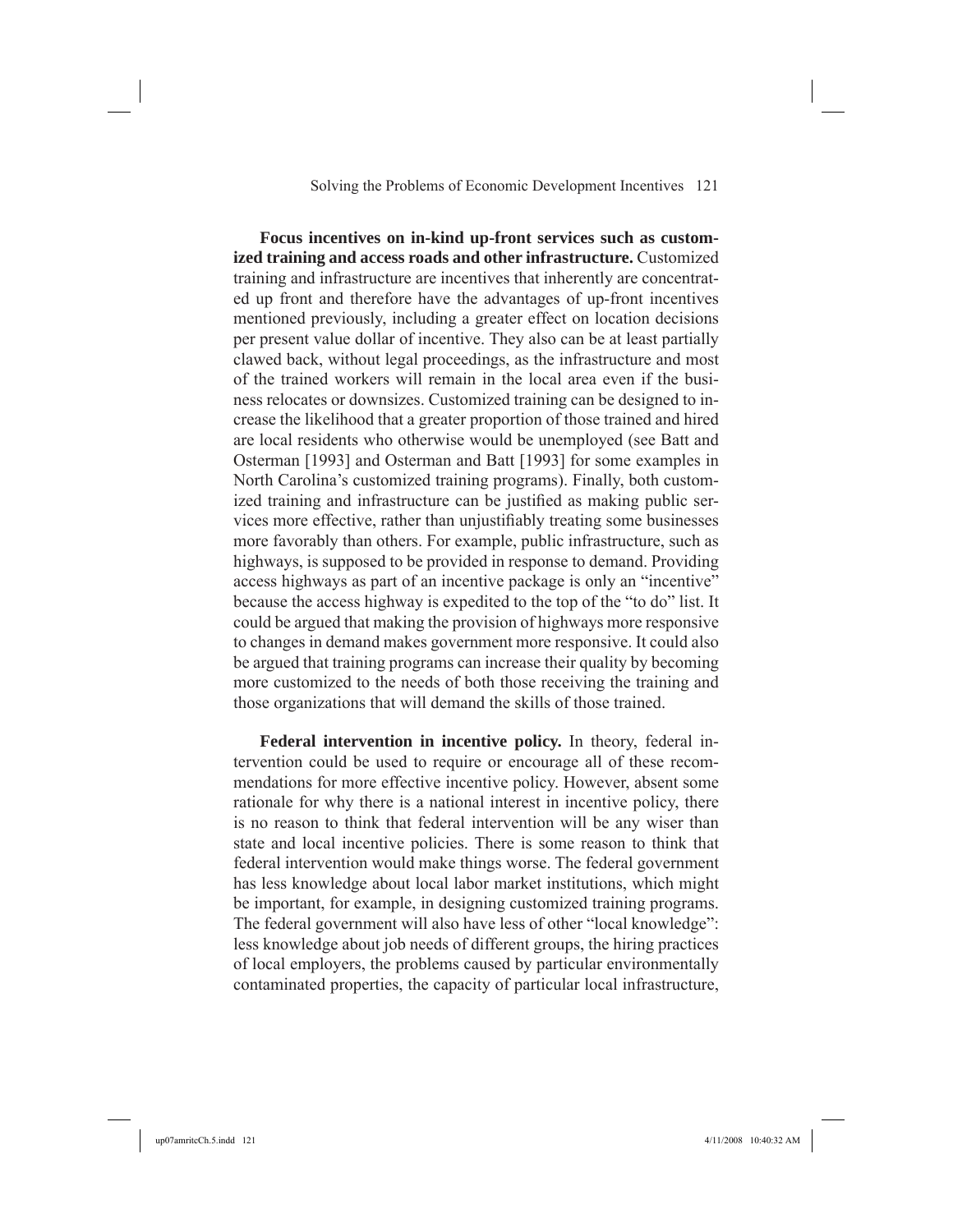etc. In addition, the federal government is likely to be less responsive to local needs. Because the benefits and costs of incentive policies depend on the details of the local labor market and local fiscal structure, effective policymaking depends on an intimate knowledge and responsiveness to these details. Federal intervention is at a disadvantage.

Federal government intervention in incentive policy is particularly likely to be casually reckless if it is free of cost constraints, accomplishing its goals by regulating or taxing state and local incentives it wants to prevent rather than subsidizing incentives it wants to encourage. For example, some have proposed having Congress ban or heavily tax incentives (Minge 1999; Burstein and Rolnick 1995). As argued previously, some incentives have social benefits, and assuming the "federal incentive tax" was not easy to evade, a uniform tax would discourage these beneficial incentives. For example, an economically distressed city may find that economic development incentives are part of the best policy package for its economic revitalization. If a federal incentive tax prevents these incentives, that distressed city may have to adopt an inferior revitalization package—for example, one that tries to make the city competitive by lowering overall business tax rates and making cuts in redistributive public services. However, in practice I would suspect that most federal incentive taxes would be easy to evade, so this policy would serve little purpose except political posturing.

In theory, federal intervention could be more selective than a uniform federal incentive tax, which would make the intervention more beneficial. For example, Congress could only impose the federal incentive tax on incentives provided by affluent local areas. However, I am skeptical that Congressional intervention would be so enlightened.<sup>15</sup> If Congress is able to gain revenue, or at least not lose revenue, by regulating state and local economic development activities, I suspect that this unfettered intervention would be just as likely to discourage efficient economic development programs as inefficient programs.

Federal intervention in incentive policy is more likely to be effective if it is 1) targeted on instances where there is a clear national interest in state and local incentive policy, and 2) accomplished through federal subsidies rather than taxes and regulation, which forces some awareness of costs by federal decision makers. Three types of federal interventions appear justified based on national interests. First, federal dollars should continue to be provided for initiatives that seek to target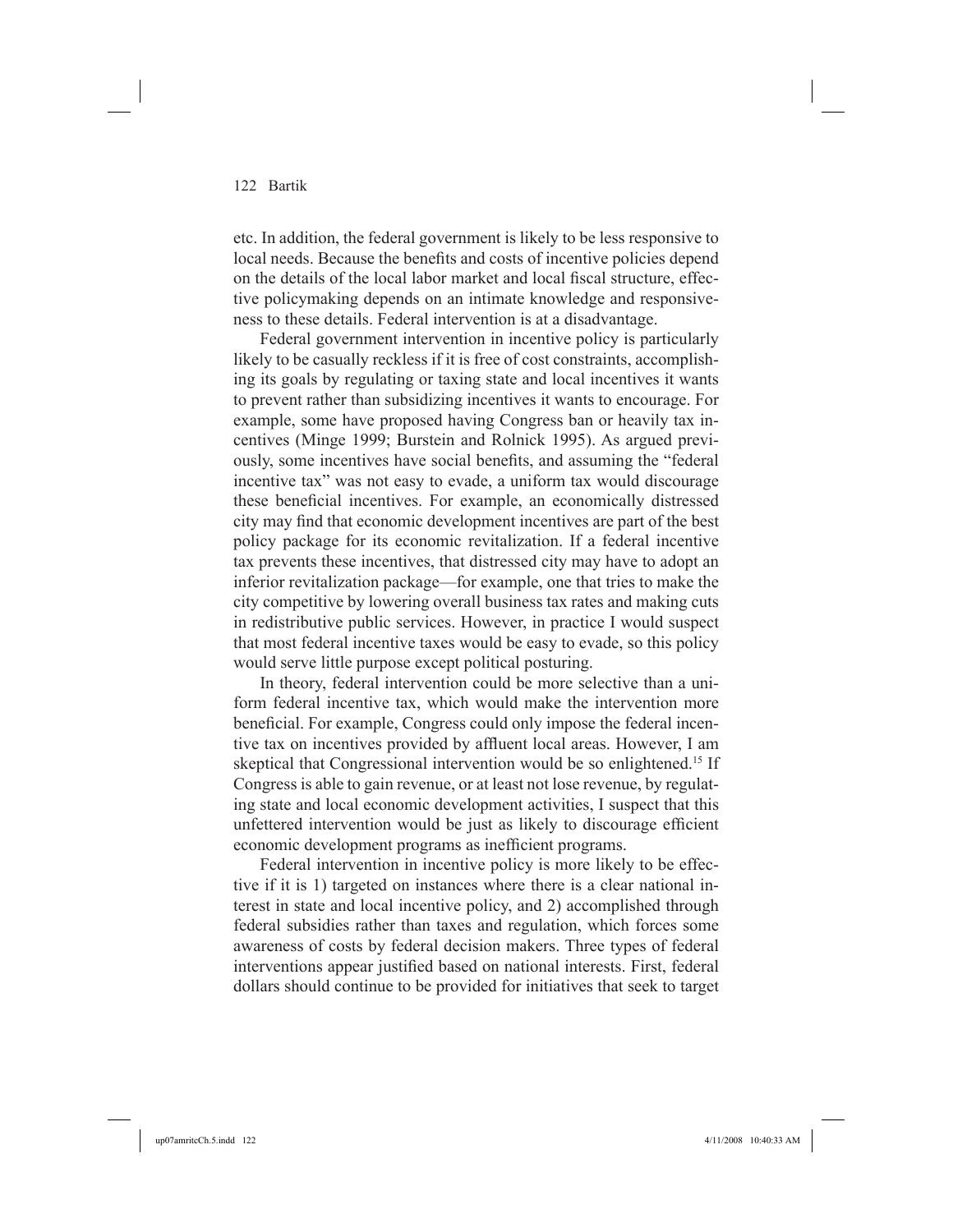economically distressed areas, such as Empowerment Zones and the New Markets Initiative. The rationale for this intervention is that there is a national interest in promoting a more progressive income distribution, which such initiatives help accomplish. Second, federal dollars should be provided for rigorous prospective and retrospective benefitcost analyses of economic development incentives. In the process of evaluating these incentives, such study will disclose exactly what incentives are being offered in different states. The incentive offers from the different states should be compiled by the federal government into a database that would be publicly available. The rationale for this intervention is that information on what incentives are being offered, and these incentives' effectiveness, is a public good with benefits to economic developers and the public in all states. Third, federal dollars should be provided to help fund metrowide economic development organizations, with extra funding for metrowide economic development organizations that extend across state boundaries. The federal government has some advantage over the states in encouraging cooperation that might benefit an interstate metro area as a whole.

### **CONCLUSION**

Wasteful economic development incentives should be dealt with largely by opening up the incentives policy process at the state and local level to broader public participation and debate. To promote more effective public participation, we should continually improve our data on and analyses of the benefits and costs of incentives. Broader public participation and better analysis should lead to the specific reforms that are discussed in this chapter.

Such a reformed incentive policy would only offer incentives selectively, subject to an overall budget constraint. Incentive offers would be coordinated at the metrowide or state level. Full public information would be available on all incentive offers and their results. Incentive offers would be subject to a prospective benefit–cost analysis, have some minimum standards for job quality, and have provisions for recovering incentives if performance goals were not achieved. Incentives would focus on encouraging more hiring of the unemployed, for example,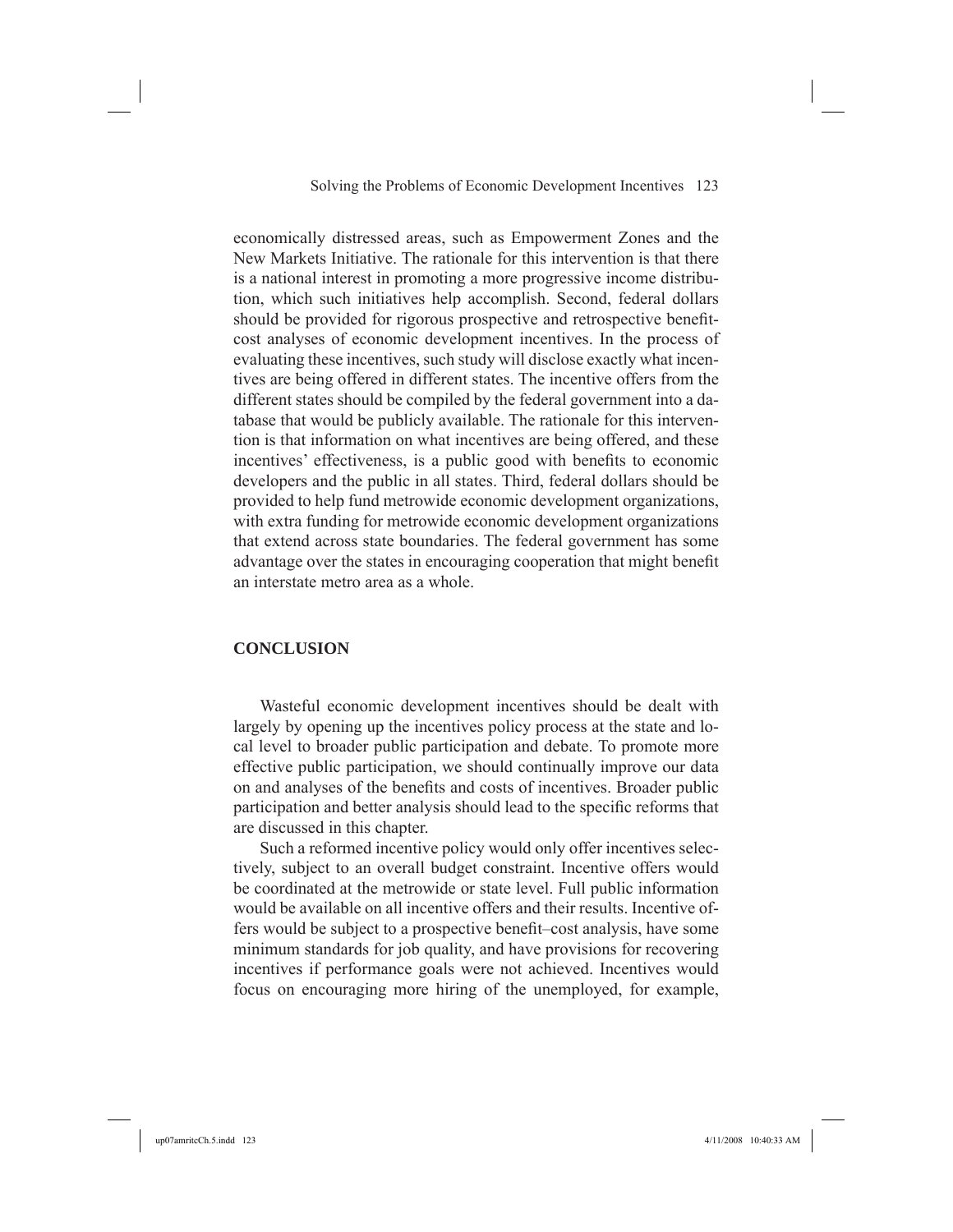through hiring subsidies and customized training grants. Economic development incentives should be seen as a part of an overall policy to improve local labor markets. Economic development incentives should be used to increase labor demand for those local residents who are unemployed or underemployed. Such local demand policies should be coordinated with local labor supply policies, which would provide the training and education needed for local residents to succeed in these new and better jobs. In addition to overcoming barriers to the efficient working of local labor markets, economic development incentives should be used to overcome barriers preventing the use of brownfields, and to encourage use of underutilized public infrastructure.

A "bottom-up" approach to reforming incentives, by working at the state and local level to improve incentive policy, is likely to be more effective, more durable, and more democratic than a heavy-handed "top-down" approach of using federal intervention to prevent certain practices. Federal policy can be more helpful by providing financial support for "bottom-up" reform: subsidizing better benefit-cost analyses and information on incentives, encouraging stronger coordination of incentives at the metro level, and targeting assistance on economically distressed local areas.

Incentive reforms are preferable to incentive abolition, as there are real economic forces that in some cases make incentives a desirable policy. Attempting to abolish incentives will lead to even more wasteful policies to create a "good business climate."

If one believes the government can take wise action, it is sensible to allow state and local governments the flexibility to use incentives. We should have a reasonable faith in state and local governments as "laboratories of democracy." State and local experimentation in economic development incentives can lead to better public policies if the public has the information and participation needed to allow for incentive reforms.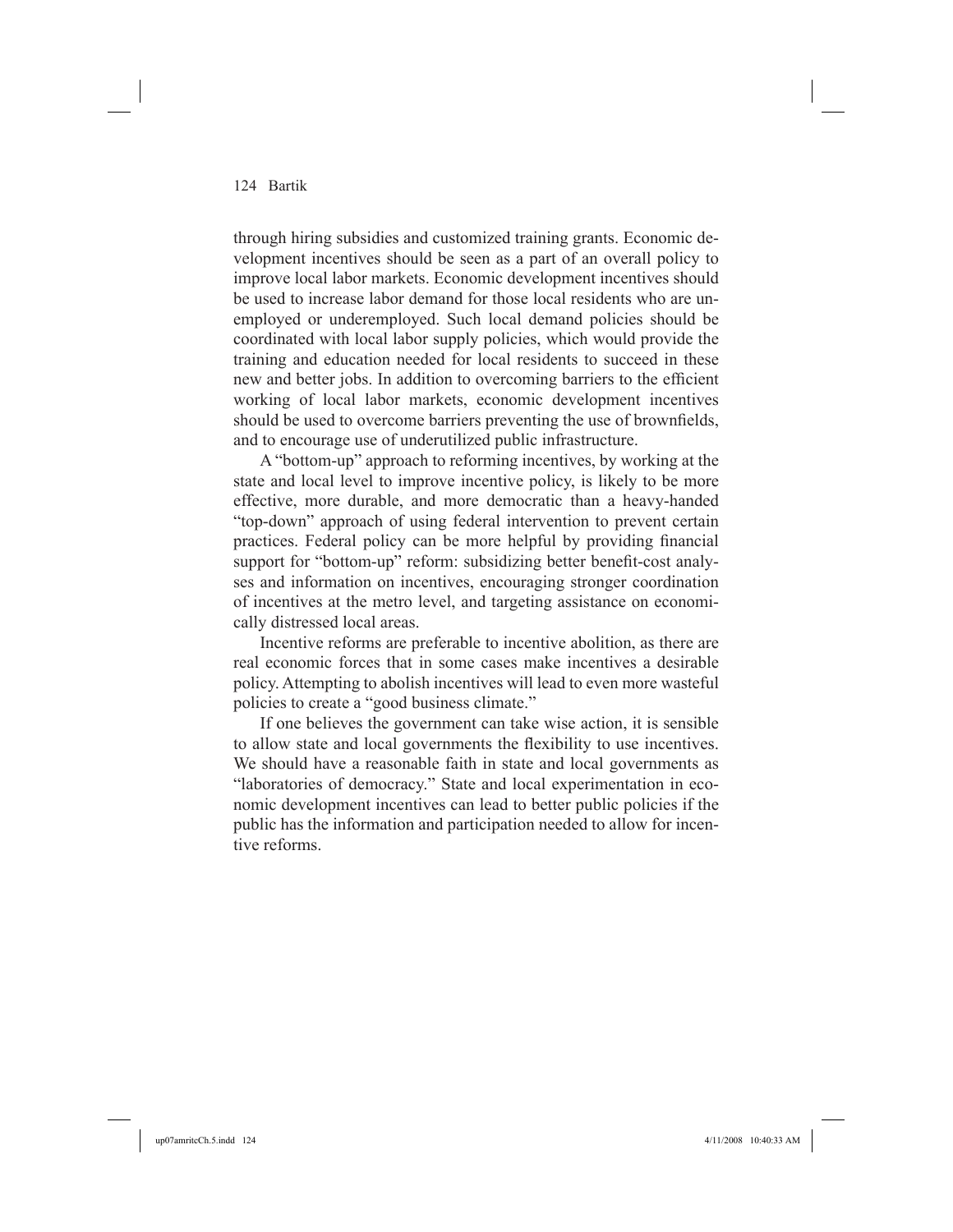## **Appendix 5A**

## **Plausible Calculations of Medium-Term Benefits and Costs of Economic Development Incentive Programs for a State or Metropolitan Area**

This appendix presents in table form plausible medium-term flows of benefits and costs associated with an economic development incentive program. The table is an expansion and updating of calculations I have previously presented in Bartik (1991a, 1992, 1994b, 2004a) and Bartik, Eisinger, and Erickcek (2003). The incentive program considered is for a state or a metropolitan area. The benefits and costs estimated are for the residents of the state and metropolitan area, and their governments and businesses. Benefits and costs to the federal government, or to persons, businesses, or governments outside the state or metropolitan area, are not considered. The benefits and costs are calculated as annual flows over some medium term after the incentives are provided, say, five years. Some table entries also speculate about shorter-term or longer-term benefits and costs. Benefits and costs are calculated in two ways: 1) as percentages of annual state or local personal income for a 1 percent onceand-for-all labor demand increase to state or metropolitan area employment, with this 1 percent employment increase induced by incentives of average effectiveness; and 2) as real dollars, using prices of 2003, per job induced by incentives of average effectiveness. This appendix will go through Table 5A.1 line by line, explaining how each line is calculated based on the research literature and various data sources.

The gross incentive costs (line [1]) are derived assuming the response of state or metropolitan employment with respect to an incentive will be equivalent in gross costs to the foregone business tax revenue to induce increased local activity if the elasticity of local employment with respect to state and local business taxes is −0.25. As derived in Note 4, the gross foregone business tax revenue per induced job (line [1], column B) is  $dR/dJ = (JdT)/dJ = T(1/E)$ , where  $dR$  is the gross change in business tax revenue due to a reduction in business taxes, *J* is the number of jobs, *dJ* is the number of induced jobs, *T* is the business tax rate calculated as state and local business taxes per job, *dT* is the change in that tax rate, and *E* is the elasticity of state and local employment with respect to the business tax rate, which is assumed to be −0.25, a compromise between the −0.3 preferred in the literature review of Bartik (1992) and the −0.2 preferred by Wasylenko (1997). Business tax revenue per job is calculated as detailed in Note 4. Line (1)(A) is derived in similar manner, using the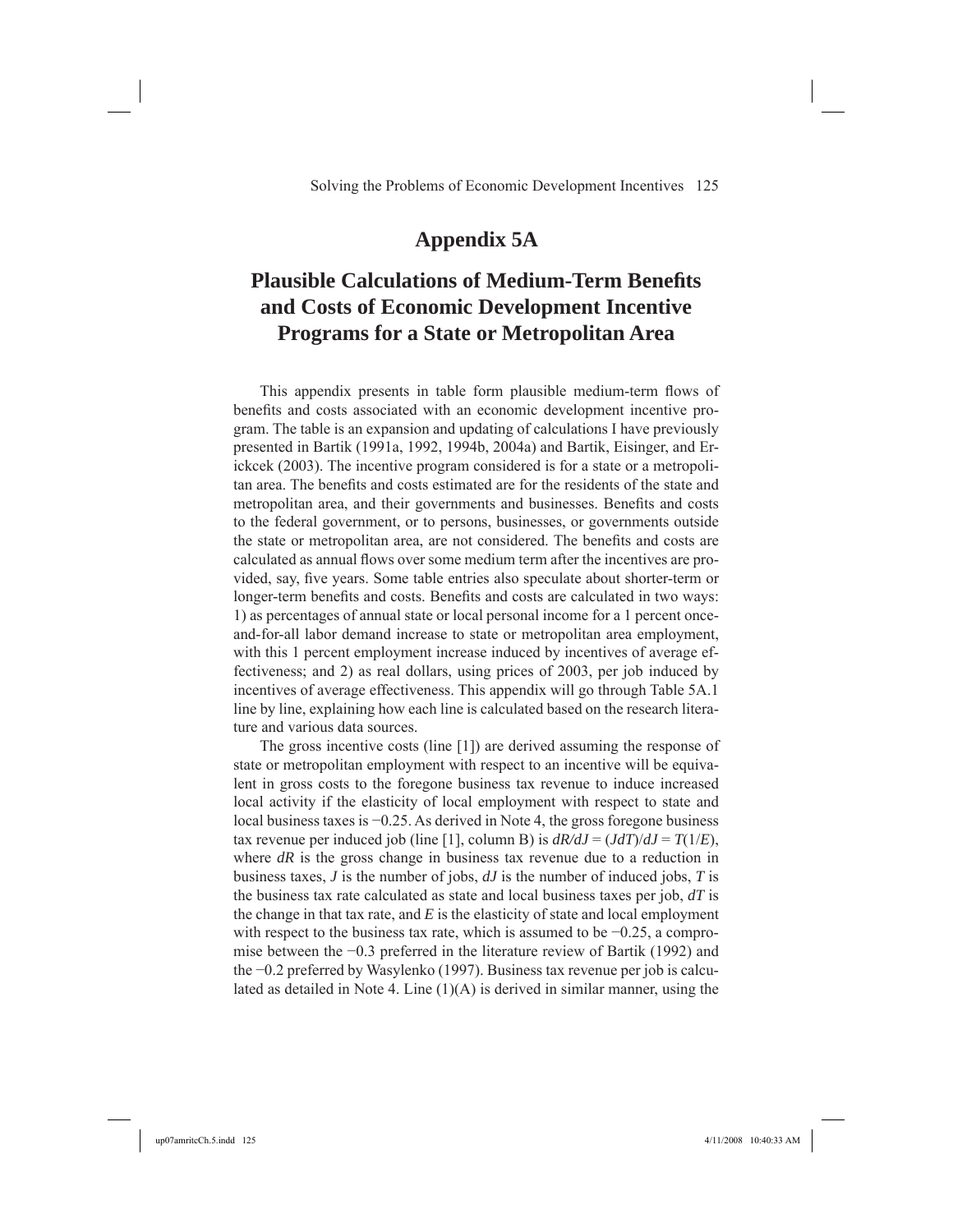| Table 5A.1 Estimated Benefits and Costs of Economic Development Incentives                                                                |                                                    |                        |  |  |  |
|-------------------------------------------------------------------------------------------------------------------------------------------|----------------------------------------------------|------------------------|--|--|--|
|                                                                                                                                           | Benefits/costs as % of                             |                        |  |  |  |
|                                                                                                                                           | local personal income for Benefits/costs in annual |                        |  |  |  |
|                                                                                                                                           | 1% induced employment                              | real 2003 dollars per  |  |  |  |
| Category                                                                                                                                  | growth (column A)                                  | induced job (column B) |  |  |  |
| (1) Incentive costs                                                                                                                       | $-0.218$                                           | $-9,699$               |  |  |  |
| (2) Fiscal effects                                                                                                                        |                                                    |                        |  |  |  |
| (2.1) Induced revenue from additional business tax base                                                                                   | 0.055                                              | 2,425                  |  |  |  |
| Net incentive cost = $(1) + (2.1)$<br>(2.2)                                                                                               | $-0.163$                                           | $-7,274$               |  |  |  |
| Net long-run fiscal effects of equal employment and<br>(2.3)<br>population growth                                                         | 0.000                                              | $\theta$               |  |  |  |
| Gross effects of extra jobs on revenue from business tax base<br>(2.4)                                                                    | 0.011                                              | 485                    |  |  |  |
| Required public services for extra jobs<br>(2.5)                                                                                          | $-0.006$                                           | $-285$                 |  |  |  |
| Net fiscal effects of "profit" on extra business tax base =<br>(2.6)<br>$2.4 + 2.5$                                                       | 0.005                                              | 200                    |  |  |  |
| Reduced social spending and unemployment benefits due to<br>(2.7)<br>higher employment rates                                              | 0.019                                              | 845                    |  |  |  |
| Sales/income taxes on increased personal income of local<br>(2.8)<br>residents $= 3.8$                                                    | 0.018                                              | 795                    |  |  |  |
| (2.9) Property taxes on increased real estate values                                                                                      | 0.008                                              | 343                    |  |  |  |
| (2.10) Short-run fiscal effects: Positive if underutilized<br>infrastructure, negative if growth requires expensive new<br>infrastructure | Uncertain                                          | Uncertain              |  |  |  |
| $(2.11)$ Net quantifiable fiscal effect = $2.6 + 2.7 + 2.8 + 2.9$                                                                         | 0.049                                              | 2,183                  |  |  |  |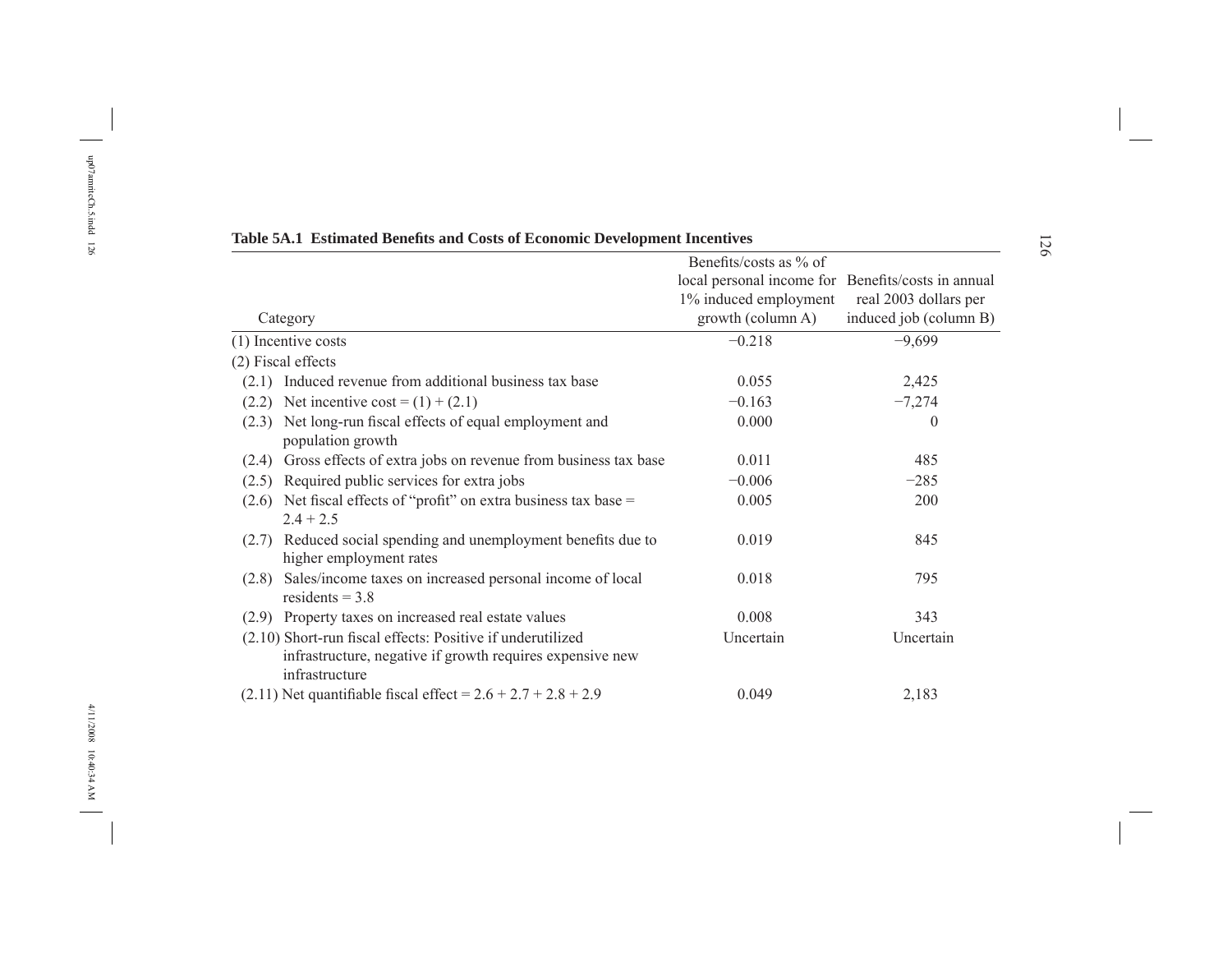|       | (3) Labor market effects                                                                                   |           |           |
|-------|------------------------------------------------------------------------------------------------------------|-----------|-----------|
|       | (3.1) Gross real earnings gains for local residents                                                        | 0.317     | 14,104    |
| (3.2) | Extra real earnings on new job                                                                             | 0.916     | 40,766    |
| (3.3) | Subtracting out earnings of in-migrants = $80\%$ of (3.2)                                                  | $-0.733$  | $-32,613$ |
| (3.4) | Net earnings of local residents on new jobs = $3.2 + 3.3$                                                  | 0.183     | 8,153     |
| (3.5) | Increase in real wages due to promotion of local residents to<br>better-paying occupations = $3.1 - 3.4$   | 0.134     | 5,950     |
|       | $(3.6)$ Loss of social spending transfers = 2.7                                                            | $-0.019$  | $-845$    |
|       | $(3.7)$ Net increase in real income of local residents before taxes =<br>$3.4 + 3.5 + 3.6 = 3.1 + 3.6$     | 0.298     | 13,258    |
| (3.8) | Sales/income taxes on increased income of local residents                                                  | $-0.018$  | $-795$    |
|       | $(3.9)$ Increase in income of local residents after taxes = 3.7 + 3.8                                      | 0.280     | 12,463    |
|       | $(3.10)$ Reservation wages in low unemployment local area =<br>90% of 3.4                                  | $-0.165$  | $-7,338$  |
|       | (3.11) Reservation wages in high unempl. area: assumed zero                                                | 0.000     | $\theta$  |
|       | $(3.12)$ Net labor market benefits in low unemployment area =<br>$3.9 + 3.10$                              | 0.115     | 5,125     |
|       | $(3.13)$ Net labor market benefits in high unemployment area =<br>$3.9 + 3.11$                             | 0.280     | 12,463    |
|       | (3.14) Shorter-run or longer-run labor market benefits: probably<br>greater in short-run, less in long-run | Uncertain | Uncertain |
|       | (4) Real estate effects                                                                                    |           |           |
|       | (4.1) Gross gains in real estate values, as annual income flow                                             | 0.077     | 3,426     |
| (4.2) | Increased annual property tax                                                                              | $-0.008$  | $-343$    |
|       |                                                                                                            |           |           |

 $127$ 127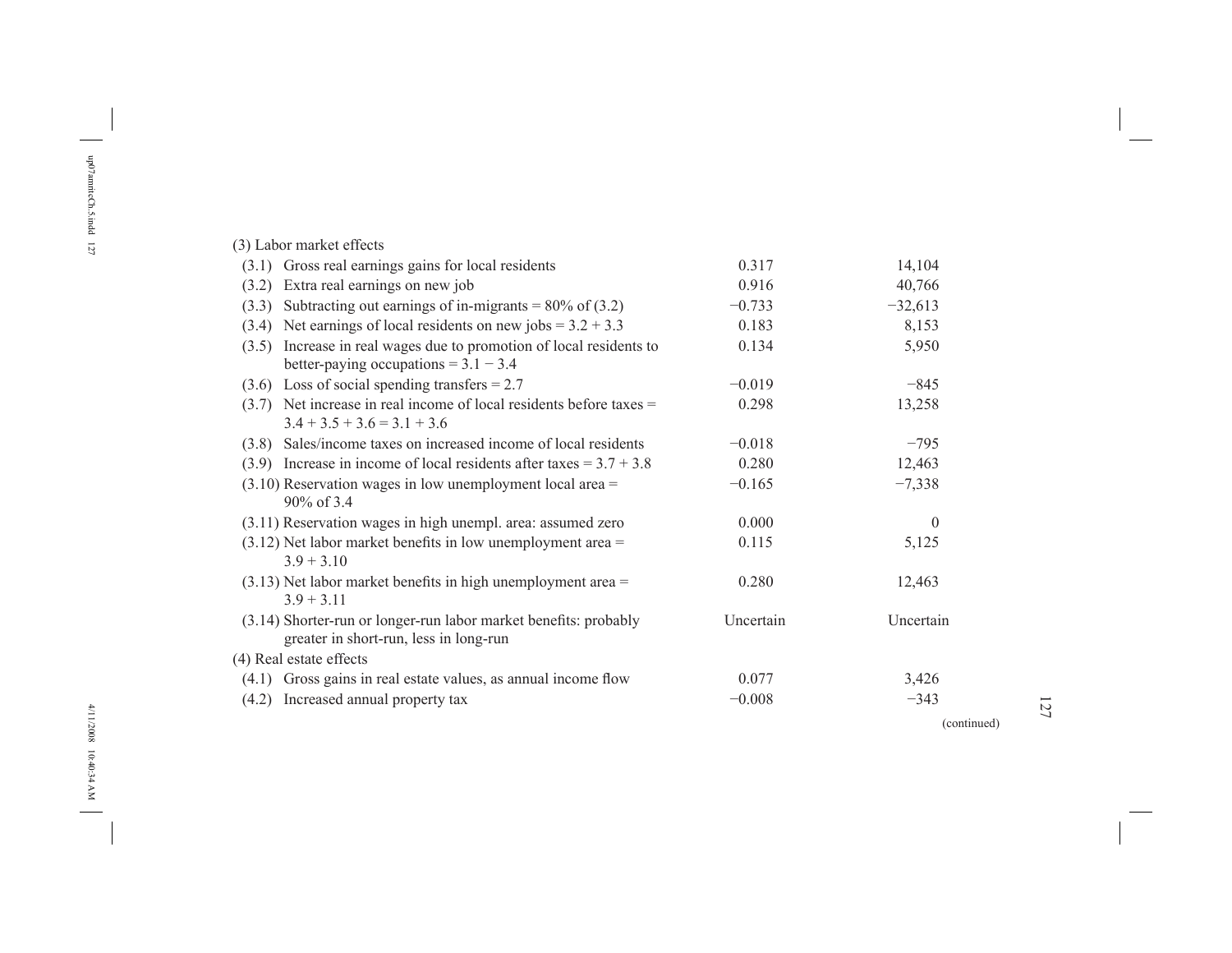## **Table 5A.1 (continued)**

| Category                                                                                                                                                                                                          | Benefits/costs as % of<br>local personal income for Benefits/costs in annual<br>1% induced employment<br>growth (column A) | real 2003 dollars per<br>induced job (column B) |
|-------------------------------------------------------------------------------------------------------------------------------------------------------------------------------------------------------------------|----------------------------------------------------------------------------------------------------------------------------|-------------------------------------------------|
| $(4.3)$ Net gain to property owners                                                                                                                                                                               | 0.069                                                                                                                      | 3,083                                           |
| (5) Locally-owned business effects: Profit increase at businesses<br>serving local market, decrease at export-base businesses.                                                                                    | Uncertain                                                                                                                  | Uncertain                                       |
| (6) Environmental/congestion effects: likely to be negative unless<br>project involves restoring brownfields                                                                                                      | Uncertain                                                                                                                  | Uncertain                                       |
| (7) Community effects: Some loss in community character and<br>increased rents for local residents for growth beyond original<br>community size, some gain for growth that restores community's<br>customary size | Uncertain                                                                                                                  | Uncertain                                       |
| Total quantifiable effects                                                                                                                                                                                        |                                                                                                                            |                                                 |
| $(8.1)$ In low unemployment local labor market = $1 + 2.11 + 3.12 + 4.3$                                                                                                                                          | 0.016                                                                                                                      | 692                                             |
| $(8.2)$ In high unemployment local labor market = $1 + 2.11 + 3.13 + 4.3$                                                                                                                                         | 0.181                                                                                                                      | 8,030                                           |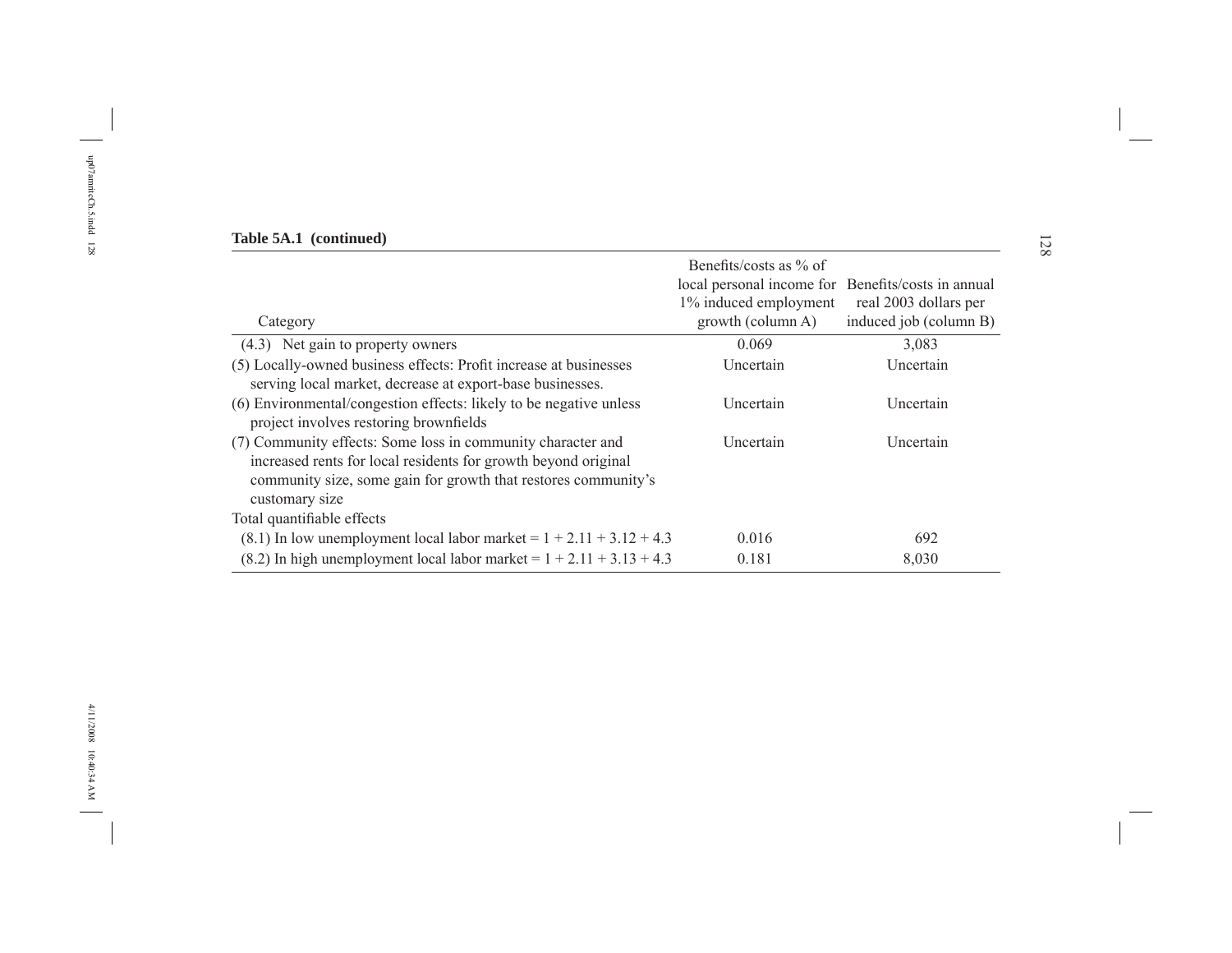equation that the foregone taxes as percentage of income to induce 1 percent employment growth will be =  $100(dT/Y)$  = ( $[1\%$  employment growth/*E*](*T/Y*), where *T* is now business taxes in dollar terms, *Y* is personal income, and state/ local business taxes as a percent of personal income are assumed to be 5.46 percent, based on calculations in Bartik (1991a, p. 180).

Lines (2.1) through (2.2) present a side calculation showing fiscal effects and net incentive costs if the only fiscal effects considered are the extra business tax revenue from enhancing the business tax base. This extra business tax revenue is simply the business tax revenue associated with the induced jobs. Line (2.1)(B) is business tax revenue per job in 2003 dollars, based on calculations in Note 4, as the (B) column expresses everything per one induced job. Line (2.1)(A) is 1 percent of average business tax revenue as a percent of personal income, because the (A) column expresses everything per 1 percent in induced extra employment. Line (2.2) then shows a supposed "net incentive cost," which, however, is erroneous because it omits all the fiscal effects from the public services associated with the extra business tax base, as well as the taxes and public services associated with the extra households, and the effects of higher employment on the need for social services and revenue from the property tax. This erroneous calculation is the style of calculation frequently done by advocates for incentives who claim that such incentives "pay for themselves." Line (2.2) shows that such incentives clearly don't pay for themselves even if we only look at the business tax base gains.

To simplify the analysis of the full fiscal effects, I start from the baseline of the long-run fiscal effects of employment growth and population growth when both increase by the same percentage. This baseline is straightforward to analyze, and the actual net fiscal effects of the incentive-induced growth are then analyzed as effects of deviations from this baseline. Line (2.3) assumes that if state and local public services are constant returns to scale in the long run, as indicated in Fisher (1996) and Inman (1979), a balanced increase in employment and production should produce equal tax revenue and public service needs. But of course we don't expect that induced jobs will bring about the same percentage increase in population. Based on Bartik (1991a, 1993), we expect that for a given percentage increase in induced employment, the percentage increase in population will be about four-fifths as much. So we analyze the fiscal effects as if for every 1 percent in induced jobs, we have four-fifths of 1 percent in increased population. The fiscal effects then are a combination of a "balanced" increase of four-fifths of 1 percent in both employment and population, which should have zero fiscal effects in the long run, and the fiscal effects of the "extra" one-fifth of 1 percent of jobs. The effects of these extra jobs are the effects of these extra jobs on the business tax base and required public services, as well as the effects of the extra jobs, via a higher employment rate,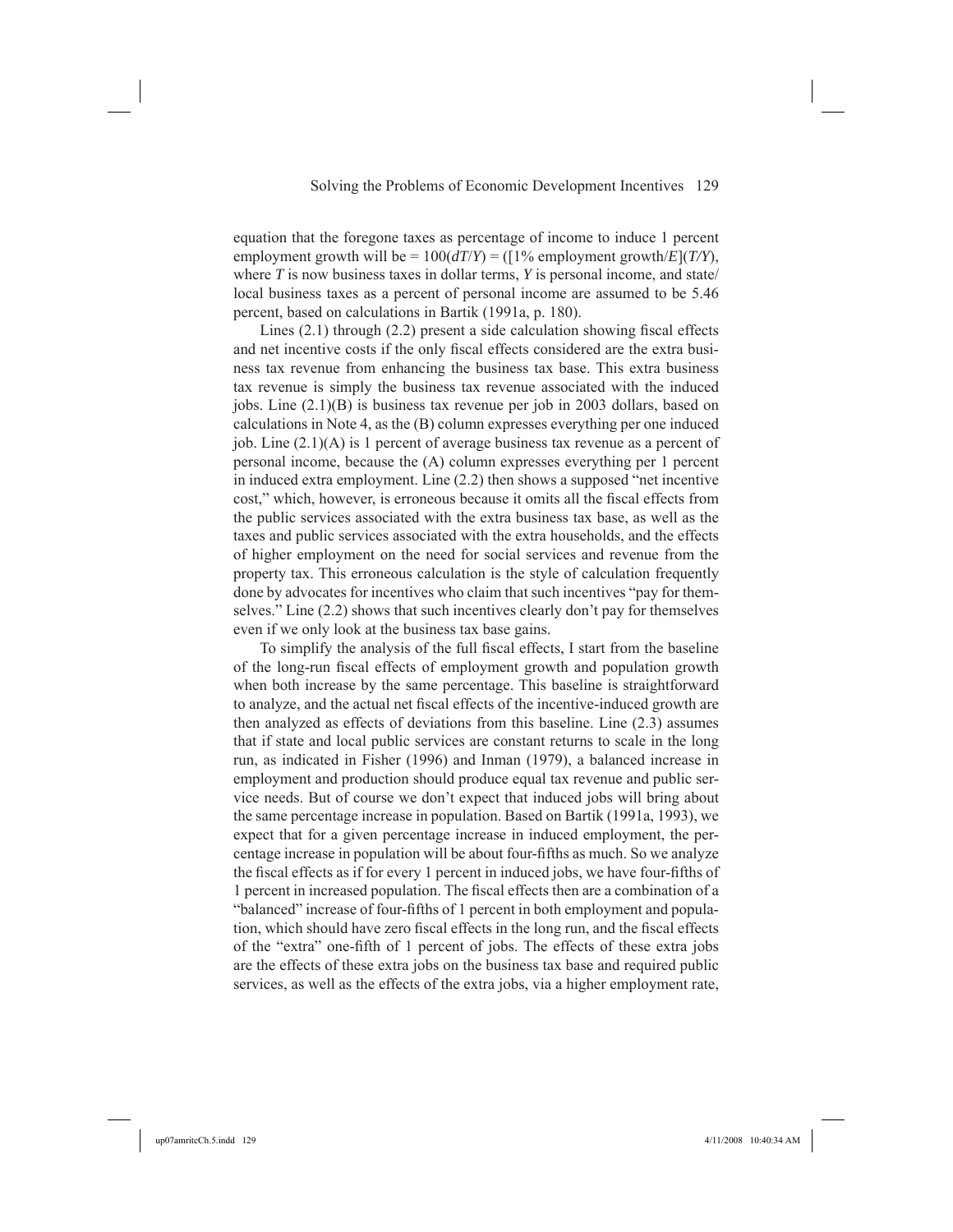on the taxes and transfers associated with higher earnings for local residents, considered in the section on labor market effects.

Line (2.4) calculates the business taxes from the extra jobs as one-fifth of the business taxes from the business tax base associated with all the jobs, from line (2.1). Line (2.5) is based on Oakland and Testa's (1996) calculation that business tax revenue is 70 percent greater than public services directly required by businesses. Line  $(2.7)(A)$  is based on estimates from Bartik and Eberts (1999) that 1 percent employment growth reduces welfare caseloads by 6 percent, and estimates by Chernick and McGuire (1999) that own-source state and local spending on social services is 1.3 percent of personal income; social services spending is assumed to decline by the same percent as welfare caseloads. This yields a decrease in social services spending as a percent of income of −0.008 percent. This may seem small compared to overall earnings gains of 0.317 percent (see line (3.1) below), but growth is only modestly progressive; about 4.2 percent of the total earnings gains from stronger regional labor demand goes to the bottom income quintile, which is not much more than their share of income (Bartik 2001, Table 5.3). In addition line  $(2.7)(A)$  is based on estimates (Bartik 1991b, Table 2) that 1 percent extra local employment growth in the short run reduces unemployment payments by 3.4 percent. Based on 1995 statistics from O'Leary and Wandner (1997, p. 733), and 1995 personal income data from the Regional Economic Information System, UI benefits are 0.33 percent of personal income, so a 3.4 percent reduction in such payments will reduce unemployment benefit payments by 0.011 percent of personal income. Adding 0.011 percent to the 0.008 percent reduction in social spending yields the 0.019 percent figure shown in line (2.7)(A). Line  $2.7(B)$  is derived from (A) by using ratios. Line (2.8) is based on the taxes associated with the extra earnings of local residents, and will be discussed further when the labor market section of the table is discussed. Line (2.9) is based on the property taxes on the increased real estate values associated with growth and is discussed further in that section. Line (2.9) is based on case studies by Altshuler and Gomez-Ibanez (1993) that show that new required infrastructure frequently vastly exceeds tax revenue from growth; because existing infrastructure will eventually require replacement, this suggests that depreciation charges for existing infrastructure are understated.

Line (3.1)(A) is based on estimates reported in Bartik (1991a, p. 163) on effects of growth on real earnings, expressed as a percent of personal income by assuming earnings are 73.5 percent of personal income (Bartik, 1991a, p. 163). Line (3.1)(B) uses ratios to calculate this on a per job basis. Lines (3.2) through (3.5) attempt to divide line (3.1) into various components: gains for workers newly employed, vs. gains for workers already employed who get better jobs. Line (3.2) attempts to replicate what a naive benefit-cost analysis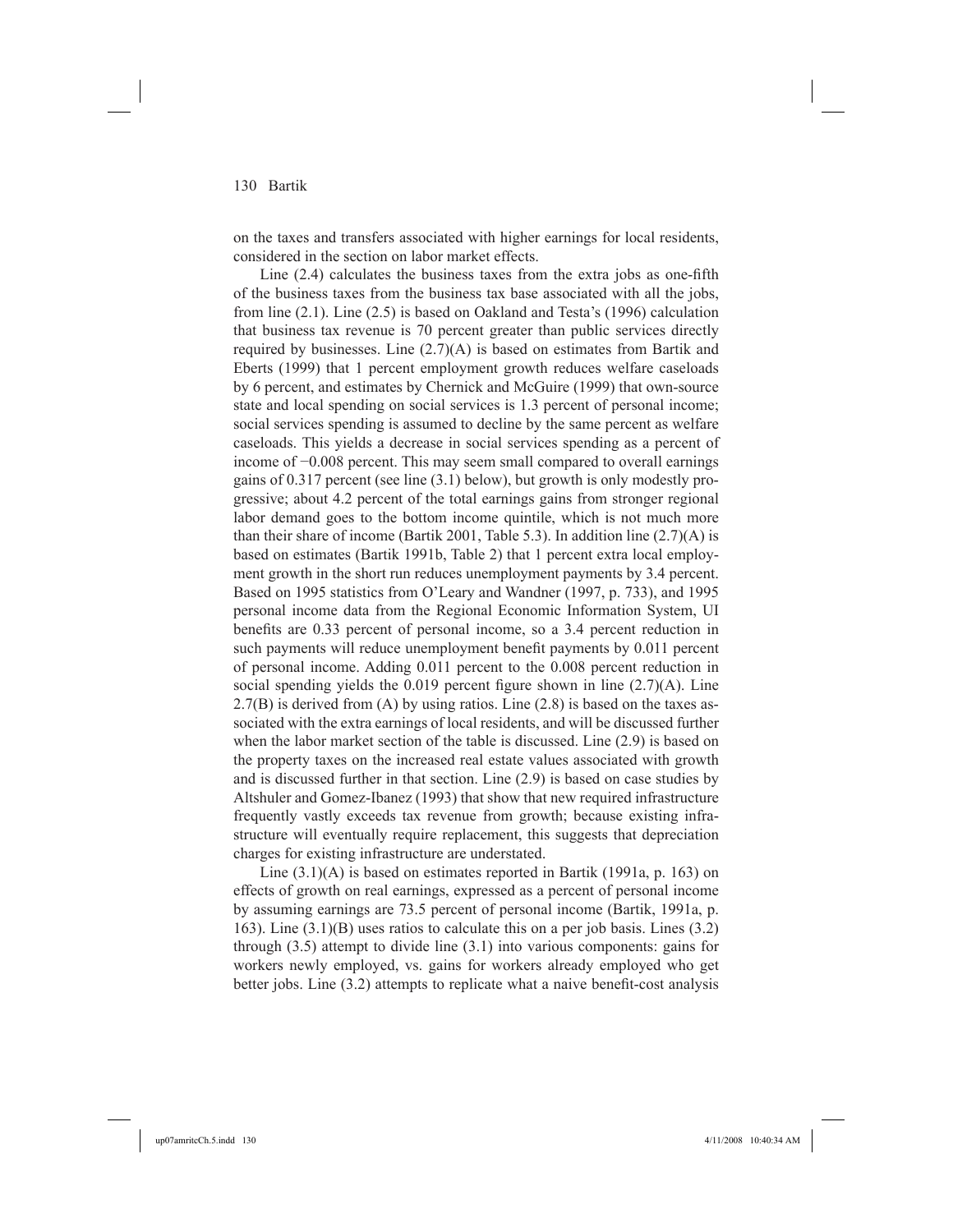would assume about earnings gains: they are equal to the earnings on the induced jobs. Line (3.2)(B) is based on dividing total earnings by total employment, using 2002 data from the Regional Economic Information System. Line (3.2)(A) uses ratios to calculate this as a percent of personal income. Line (3.3) subtracts out the earnings of in-migrants to get the effects on local residents who get jobs in line  $(3.4)$ . The rationale for subtracting line  $(3.3)$  is twofold: 1) this analysis takes a local perspective in which only the original residents count, and 2) the analysis in Bartik (1991a) suggests that the well-being of in-migrants is not substantially affected by extra jobs in this local area, as the in-migrants would otherwise move to a similar local area. After subtracting line (3.4) from line (3.1), the remaining earnings gain must be from local residents moving up to better paying jobs. The residual calculation for line (3.5) appears roughly consistent with data from Bartik (1991a) on how employment growth affects occupational upgrading for local residents. The loss of transfer income in line (3.6) was previously derived for line (2.7). Line 3.8 is based on estimates from Citizens for Tax Justice that state and local personal sales and income taxes in 1995 averaged 6 percent of income for households in the middle income quintile (Ettlinger et al. 1996, Appendix 1, p. 51). In line (3.10), the reservation wage figure of 90 percent is used in Bartik (1991a) based on a review of the reservation wage literature. The assumption that reservation wages are zero for the unemployed in high unemployment areas is arbitrary. This assumption might be justified, even if nonwork time has some value for the unemployed, as seems likely, if unemployment has sizable social costs such as increased crime or increased social problems for the children of the unemployed. Lines (3.12) and (3.13) emphasize how different the labor market benefits are based on different assumptions about reservation wages. Line (3.14) reflects that estimates suggest that the earnings effects reported in this table for local residents are probably greater in the short run and less in the long run than the medium-run figures used here (Bartik 1991a; Bartik 1994b). The question mark for line (3.14) suggests that it is unclear how this would affect a present value analysis compared to simply using the medium-run annual flow benefits and costs reported in the table.

Line  $(4.1)(A)$  comes from Bartik (1994b, Table 3) and is based upon estimates by Bartik (1991a) that 1 percent employment growth increases real estate values by 0.451 percent. A 10 percent real discount rate is used to convert changes in capital values to annual flows. Line (4) (B) is derived from (A) using ratios. Line 4.2 is based on Table 3.13 of the 2001 American Housing Survey, which estimates that the median residential property tax rate for owner-occupied housing is 1 percent of value (U.S. Census Bureau 2001).

The line (5) discussion assumes that only locally owned businesses should be considered in this local benefit-cost analysis. This is consistent with this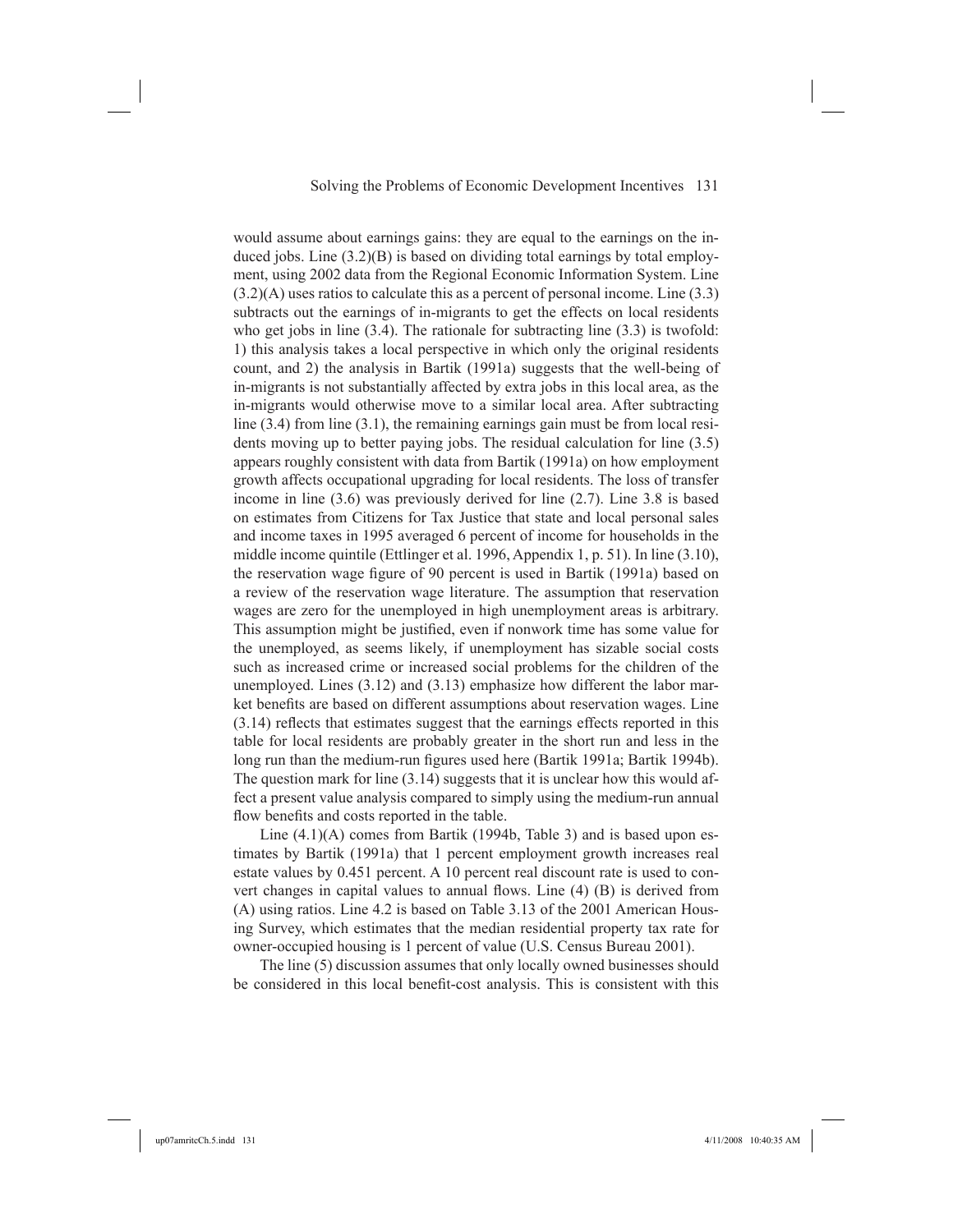analysis focusing on the perspective of the state or metropolitan area, and ignoring effects on the federal government, or other state or metropolitan areas. Growth will clearly increase nominal wages and prices, as shown in Bartik (1991a), which reduces profits for businesses selling to outside markets. But businesses with some comparative advantage that they can maintain as the area grows (e.g., a local newspaper) will likely increase profits due to growth, as discussed in Bartik (1991a). For more discussion of environmental effects of local economic development, and of brownfields, see Bartik (2004b).

The line (7) entry assumes that in a world with imperfect mobility, changes in a community's "character" that bring it away from the originally chosen amenity package of the area's households, with the accompanying wage and price changes, will reduce utility of the area's original residents, as these original residents must have preferred the original amenity package given prevailing wages and rents. For more on this type of model, see Bartik (1991a, pp. 73–76), and Bartik (1986).

There is considerable uncertainty in these figures; for example, I could come up with a rationale for adjusting the incentive cost figures and the earnings gains numbers up or down by 50 percent or more. Stating the numbers in this table to three, four, or five digits is an aid to calculation, but is a misleading indication of how much we really know. Therefore, it would be relatively easy to come up with a scenario under which quantifiable net benefits of economic development in a low unemployment area are negative.

## **Notes**

This chapter reprinted by permission. See Bartik (2005).

- 1. I have previously written about incentives in Bartik (1990; 1991a; 1993; 1994a,b,c; 1996a,b; 2001; 2003; 2004a,b), as well as in Bartik, Erickcek, and Eisinger (2003). My comments on the benefits and costs of incentives from a state and local perspective are reasonably consistent. As I will footnote later, my comments on federal intervention in incentives have some inconsistencies.
- 2. The following Michigan programs are cash or near-cash incentives to large businesses: property tax abatements, one-third of tax increment financing, MEGA tax credits, brownfield tax credits, Renaissance zones, and federal Empowerment Zone/Enterprise Community funding. Together these programs comprise \$531 million of the \$706 million in annual Michigan economic development resources. Michigan also spends \$13 million on customized job training, \$60 million in federal community development block grants on infrastructure development for economic development in nonurban communities, and \$48 million on business recruitment and retention. The remainder of Michigan economic development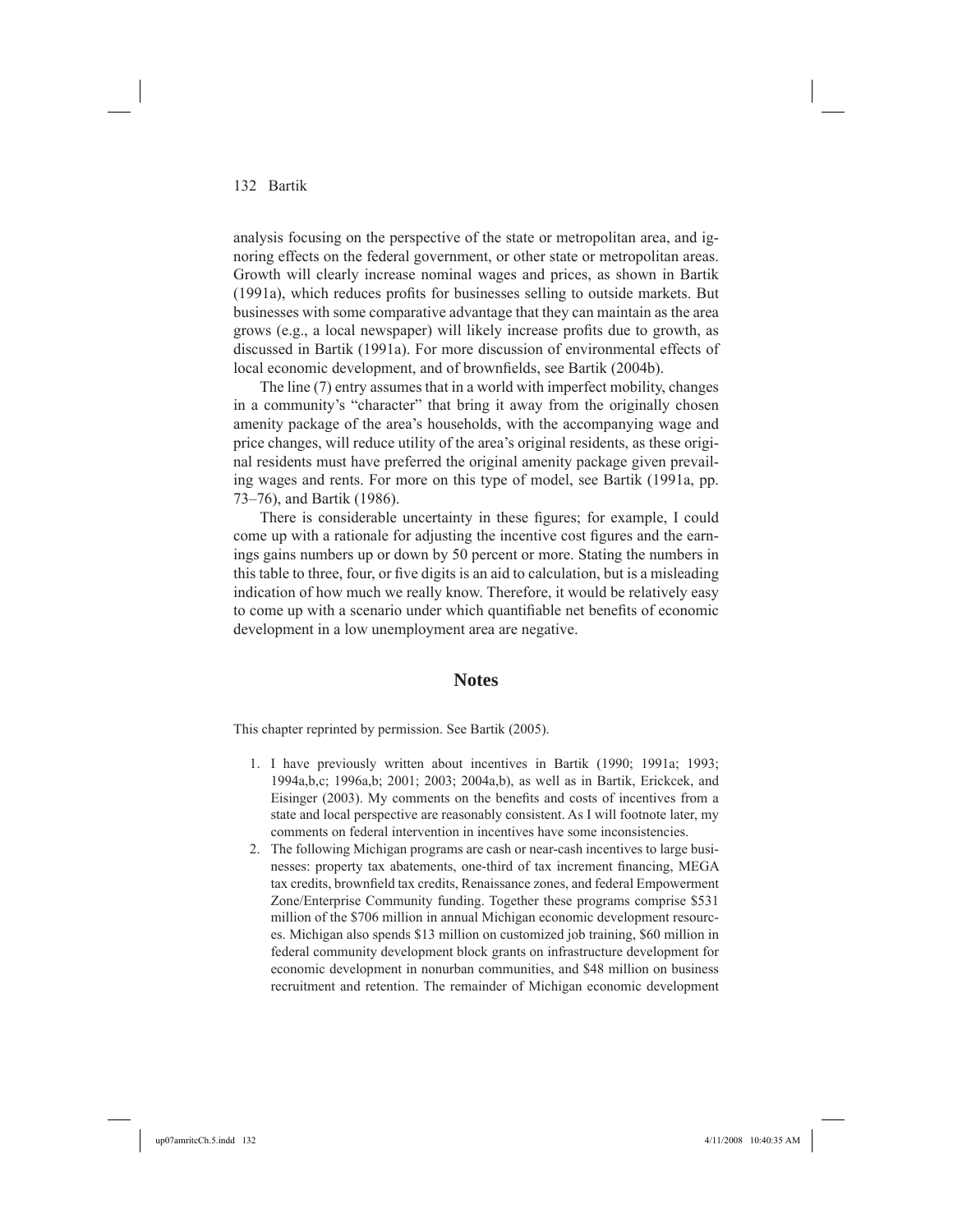resources are devoted to small business development, high-tech research, and manufacturing extension.

 3. Although this is the general consensus, not all scholars agree that state tax effects on business location are significant. The most prominent scholarly critic of the notion that state taxes affect business location is McGuire. McGuire admits, however, that her position is inspired in part by fears of how state policymakers will respond to the conclusion that taxes affect business location. According to McGuire:

> . . . I confess to being somewhat (perhaps very) irrational in my interpretation of this literature. With respect to the interstate and interregional studies, despite the number of studies with significant coefficients, I find it difficult to be convinced that taxes are an important factor in explaining differences in business location decisions and economic activity between states or regions. In part I believe the discrepancy between my conclusion and that of many other scholars of the topic is due to our different perspectives. I came to this topic through the tax-study, blue-ribbon-commission route. I have seen firsthand state policymakers grasping for straws. I simply do not think that the evidence allows us to comfortably advise lawmakers that reducing the corporate income tax rate or the personal income tax rate will revive a flagging state economy. (McGuire 2003)

 4. This calculation is as follows: the tax elasticity of private employment with respect to state and local business taxes  $(E)$  is defined as  $(dJ/J)/(dT/T)$ , where *J* is the number of jobs, *dJ* is the change in the number of jobs, *T* is the tax rate, and *dT* is the change in the business tax rate. The percentage change in revenue from a tax cut, *dR/R*, will approximately equal *dT/T = dJ/J.*

 Substituting and rearranging, one obtains, for the net foregone revenue cost per job created,  $dR/dJ = (R/J)[1 + (1/E)]$ .  $R/J$  is state and local business tax revenue per job, which was about \$1,634 per job in the United States as of 1989. With a value of  $-0.25$  for *E*, one obtains  $dR/dJ = -\frac{6}{3}4.902$ . Updating by the change in consumer price index from 1989 to 2003 gives a figure in 2003 dollars of  $(184/124)4,902 = $7,274$ . The figure of \$1,634 for state and local business taxes per private employee comes from three sources. Total state and local tax revenue in fiscal year 1989 was \$469 billion (U.S. Census Bureau 1991, p. 21). One estimate of the business share of state and local taxes is 31 percent (ACIR 1981, revised version of table A-1; figures for 1977). Private nonagricultural employment in the United States averaged 89 million during fiscal year 1989 (U.S. Department of Commerce 1991, S-10). These figures could be updated using more recent data, but most of the studies were estimated using earlier data, so use of this historical data is probably better. The elasticity used is a compromise between the −0.3 preferred in the literature review by Bartik (1992) and the  $-0.2$  preferred by Wasylenko (1997). The Consumer Price Index figures come from the U.S. Bureau of Labor Statistics. I used an identical calculation in Bartik (2004a, 1992). The dynamic calculation here only looks at effects of taxes on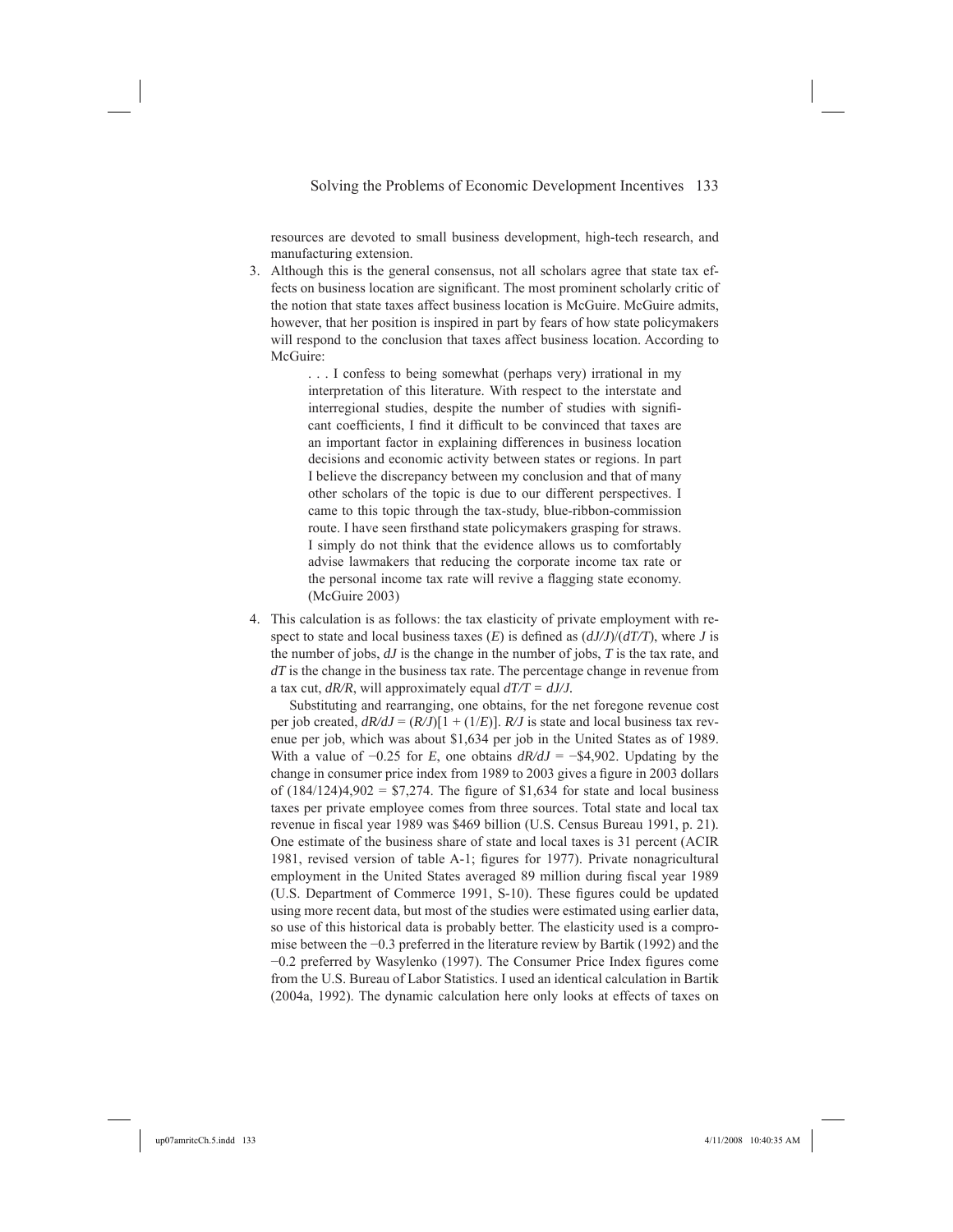the business tax base, and ignores extra public expenditures required by a higher business tax base, and extra taxes and required public expenditures because of a larger household tax base.

The cost in static tax revenue is  $dR = JdT$ , which, per job created by lower business tax rates, is  $JdT/dJ = T(1/E) =$  (business tax base per job) (1/0.25). Using the same figures the loss in static revenue from a business tax cut in 2003 dollars is  $$9,699 = 1,634(184/124)(1/0.25)$ .

- 5. Derived from Fisher and Peters (2002, Table 3.7). This takes their present value of incentives per job in the highest subsidy city and state of \$22,678 in 1994, translates this into an annual equivalent by multiplying by the 10 percent discount rate used by Fisher and Peters, and then adjusts to a 2003 value using the Consumer Price Index, or  $(1984/148.2) \times (0.10)(22,678) = 2,816$ .
- 6. An annual subsidy of \$2,816 per job will yield a gross cost of \$9,699 per induced job, as previously calculated, if the proportion of induced jobs  $(p)$  satisfies the equation  $p = $2,816/$9,699 = 0.29$ .
- 7. These calculations are based on Fisher and Peters' figures for the mean value of "general incentives" per job in 1994, translated into an annual equivalent and updated to 2003 dollars.
- 8. What about migrants? I explore this in Bartik (1991a, Chapter 3). The argument is that persons on the margin of migrating in, or migrating out, do not have their opportunities substantially affected by changes in the characteristics of this one local area. If the local area had remained unchanged, with no growth, the persons who would have otherwise migrated in would choose other, similar metropolitan areas. Similarly, the individuals whose outmigration is averted by growth are by definition close to indifferent between staying or moving.
- 9. For more "market failure" analysis of state and local economic development policy, see Bartik (1990, 1994c) or Courant (1994).
- 10. This fiscal impact analysis is imperfect. The fiscal impact analysis only looks at state revenues, and not at state expenditures, or local taxes and expenditure. In addition, a full benefit-cost analysis would include labor market benefits. See Bartik, Erickcek, and Eisinger (2003) for a more detailed discussion of MEGA.
- 11. More extensive discussion of clawbacks is found in Peters (1993) and Weber (2002).
- 12. This is advocated by Bartik (2001) and Schweke and Woo (2003).
- 13. Favoring the unemployed in jobs associated with business subsidies would seem likely to be acceptable discrimination from a legal perspective. Favoring local residents is more open to question.
- 14. More on "First Source" programs is in Anderson (1999); Bartik (2001, Chapter 9); Molina (1998); and Schweke (1999).
- 15. I have been inconsistent over the years in my comments on federal regulation of incentives. I have sometimes been tempted by the notion that the federal government should intervene to prevent the wasteful incentives of state and local areas with low unemployment. In the current political environment, I am pessimistic that an intervention that comes at no federal cost, such as taxing incentives, would be so benign as to simply target wasteful incentives.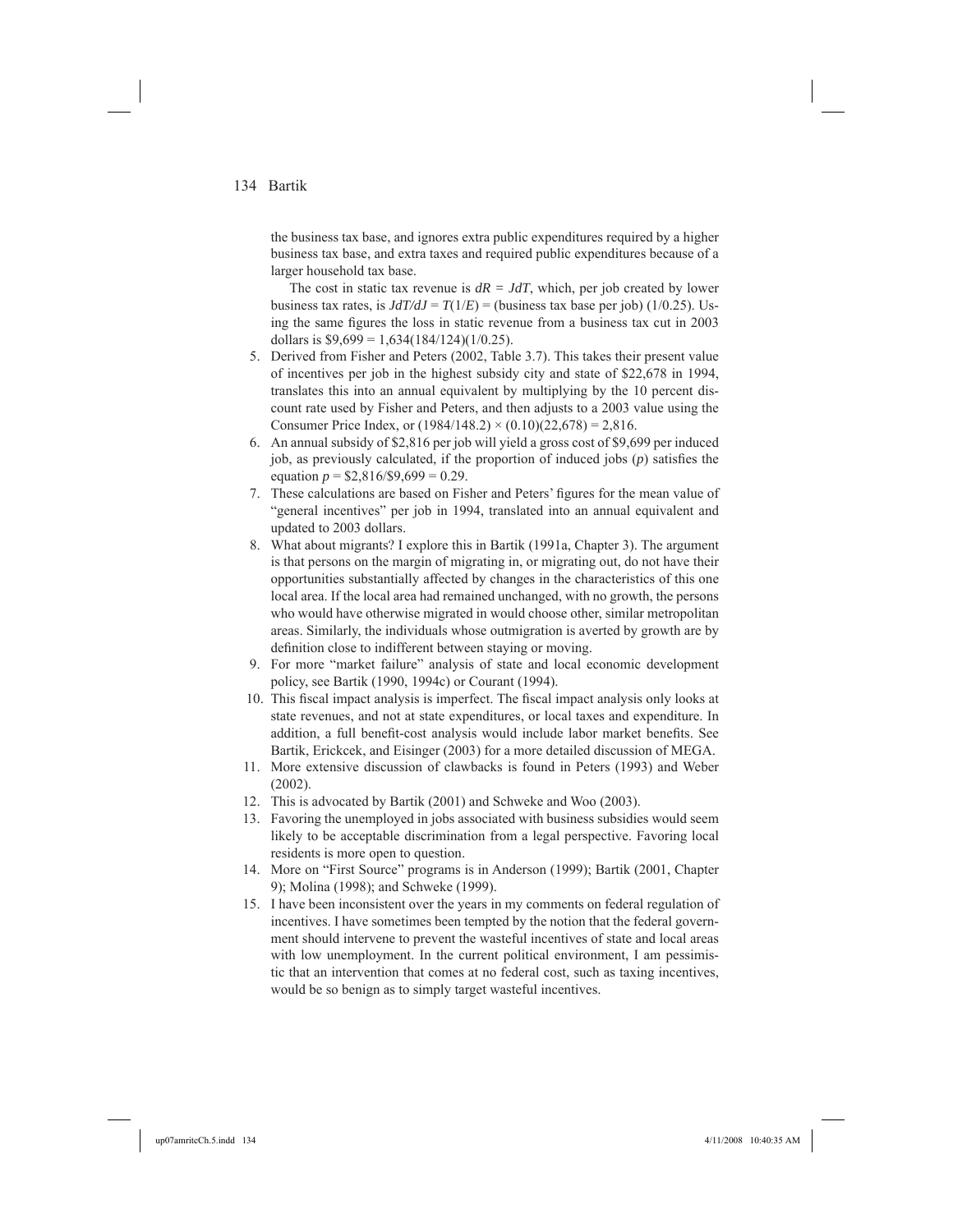## **References**

- Advisory Commission on Intergovernmental Relations (ACIR). 1981. *Regional Growth: Interstate Tax Competition.* Report A-76. Washington, DC: ACIR.
- Altshuler, Alan A., and Jose A. Gomez-Ibanez (with Arnold M. Howitt). 1993. *Regulation for Revenue: The Political Economy of Land Use Exactions.*  Washington, DC: The Brookings Institution.
- Anderson, Barbara. 1999. "First-Source Hiring Agreements." *Accountability: The Newsletter of the Business Incentives Clearinghouse* 1(3): 1. Washington, DC: Corporation for Enterprise Development.
- Bartik, Timothy J. 1986. "Neighborhood Revitalization's Effects on Tenants and the Benefit-Cost Analysis of Government Neighborhood Programs." *Journal of Urban Economics* 19(March): 234–248.
- ———. 1990. "The Market Failure Approach to Regional Economic Development Policy." *Economic Development Quarterly* 4(4): 361–370.
	- ———. 1991a. *Who Benefits from State and Local Economic Development Policies?* Kalamazoo, MI: W.E. Upjohn Institute for Employment Research.

———. 1991b. "The Effects of Metropolitan Job Growth on the Size Distribution of Family Income." Upjohn Institute staff working paper no. 91-06. Kalamazoo, MI: W.E. Upjohn Institute for Employment Research.

———. 1992. "The Effects of State and Local Taxes on Economic Development: A Review of Recent Research." *Economic Development Quarterly*  6(1): 102–110.

———. 1993. "Who Benefits from Local Job Growth, Migrants or the Original Residents?" *Regional Studies* 27(4): 297–311.

———. 1994a. "What Should the Federal Government Be Doing About Urban Economic Development?" *Cityscape* 1(1): 267–292.

———. 1994b. "The Effects of Metropolitan Job Growth on the Size Distribution of Family Income." *Journal of Regional Science* 34(4): 483–502.

———. 1994c. "Jobs, Productivity, and Local Economic Development: What Implications Does Economic Research Have for the Role of Government?" *National Tax Journal* 47(4): 847–861.

———. 1996a. "Eight Issues for Policy Toward Economic Development Incentives." 1996. Paper presented at the conference, "Economic War among the States," sponsored by Minnesota Public Radio and Ford Foundation, held in Washington, DC, May 21–22.

———. 1996b. "Strategies for Economic Development." In *Management Policies in Local Government Finance*, J.R. Aronson and E. Schwartz, eds. 4th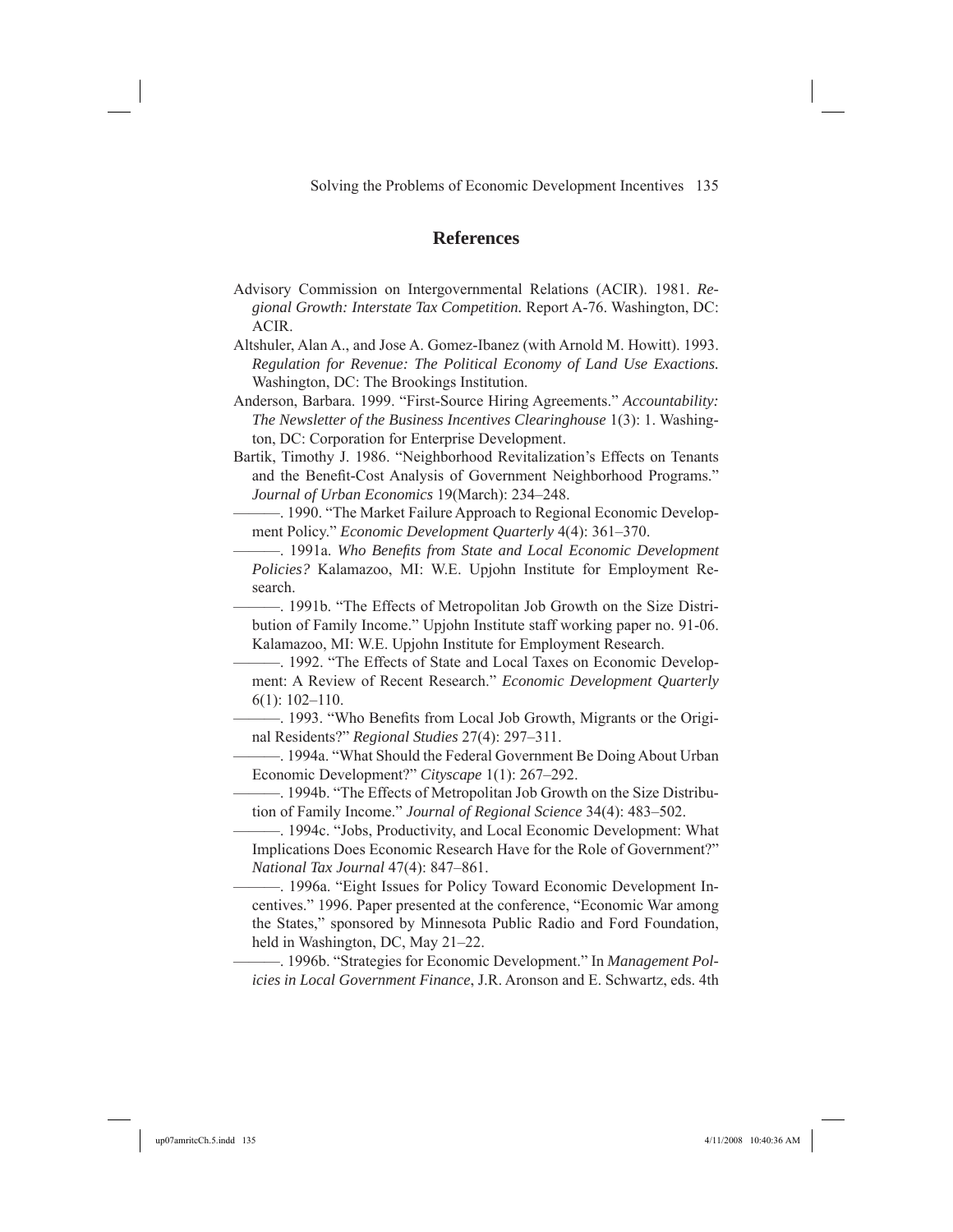ed. Washington, DC: International City/County Management Association Press, pp. 287–312.

———. 2001. *Jobs for the Poor: Can Labor Demand Policies Help?* New York: Russell Sage Foundation, and Kalamazoo, MI: W.E. Upjohn Institute for Employment Research.

—–. 2003. "Thoughts on American Manufacturing Decline and Revitalization." Upjohn Institute staff working paper no. 03-96. Kalamazoo, MI: W.E. Upjohn Institute for Employment Research.

———. 2004a. "Evaluating the Impacts of Local Economic Development Policies on Local Economic Outcome: What Has Been Done and What Is Doable?" In *Evaluating Local Economic and Employment Development*, Alistair Nolan and Ging Wong, eds. Paris: Organisation for Economic Cooperation and Development, pp. 113–141.

———. 2004b. "Local Economic Development Policies." In *Management Policies in Local Government Finance*, J. Richard Aronson and Eli Schwartz, eds. 5th ed. Washington, DC: International City/County Management Association, pp. 355–390.

———. 2005. "Solving the Problems of Economic Development Incentives." *Growth and Change* 36(2): 139–166.

- Bartik, Timothy J., and Randall Eberts. 1999. "Examining the Effects of Industry Trends and Structure on Welfare Caseloads." In *Economic Conditions and Welfare Reform*, Sheldon H. Danziger, ed. Kalamazoo, MI: W.E. Upjohn Institute for Employment Research, pp. 119–158.
- Bartik, Timothy J., Peter Eisinger, and George Erickcek. 2003. "Economic Development Policy in Michigan." In *Michigan at the Millennium*, Charles Ballard, Paul Courant, Doug Drake, Ron Fisher, and Elizabeth Gerber, eds. East Lansing, MI: Michigan State University Press, pp. 279–298.
- Batt, Rosemary, and Paul Osterman. 1993. "Workplace Training Policy: Case Studies of State and Local Experiments." Working paper no. 106. Washington, DC: Economic Policy Institute.
- Bishop, John. 1993. "Improving Job Matches in the U.S. Labor Market." *Brookings Papers on Economic Activity* 1(1993 Microeconomics): 335–390.
- Burstein, Melvin, and Arthur J. Rolnick. 1995. "Congress Should End the Economic War Among the States." 1994 Annual Report Essay in *The Region.* Minneapolis, MN: Federal Reserve Bank of Minneapolis.
- Chernick, Howard, and Therese J. McGuire. 1999. "The State, Welfare Reform, and the Business Cycle." In *Economic Conditions and Welfare Reform,* Sheldon H. Danziger, ed. Kalamazoo MI. W.E. Upjohn Institute for Employment Research, pp. 275–303.
- Courant, Paul. 1994. "How Would You Know a Good Economic Policy If You Tripped over One? Hint: Don't Just Count Jobs." *National Tax Journal*  47(4): 863–882.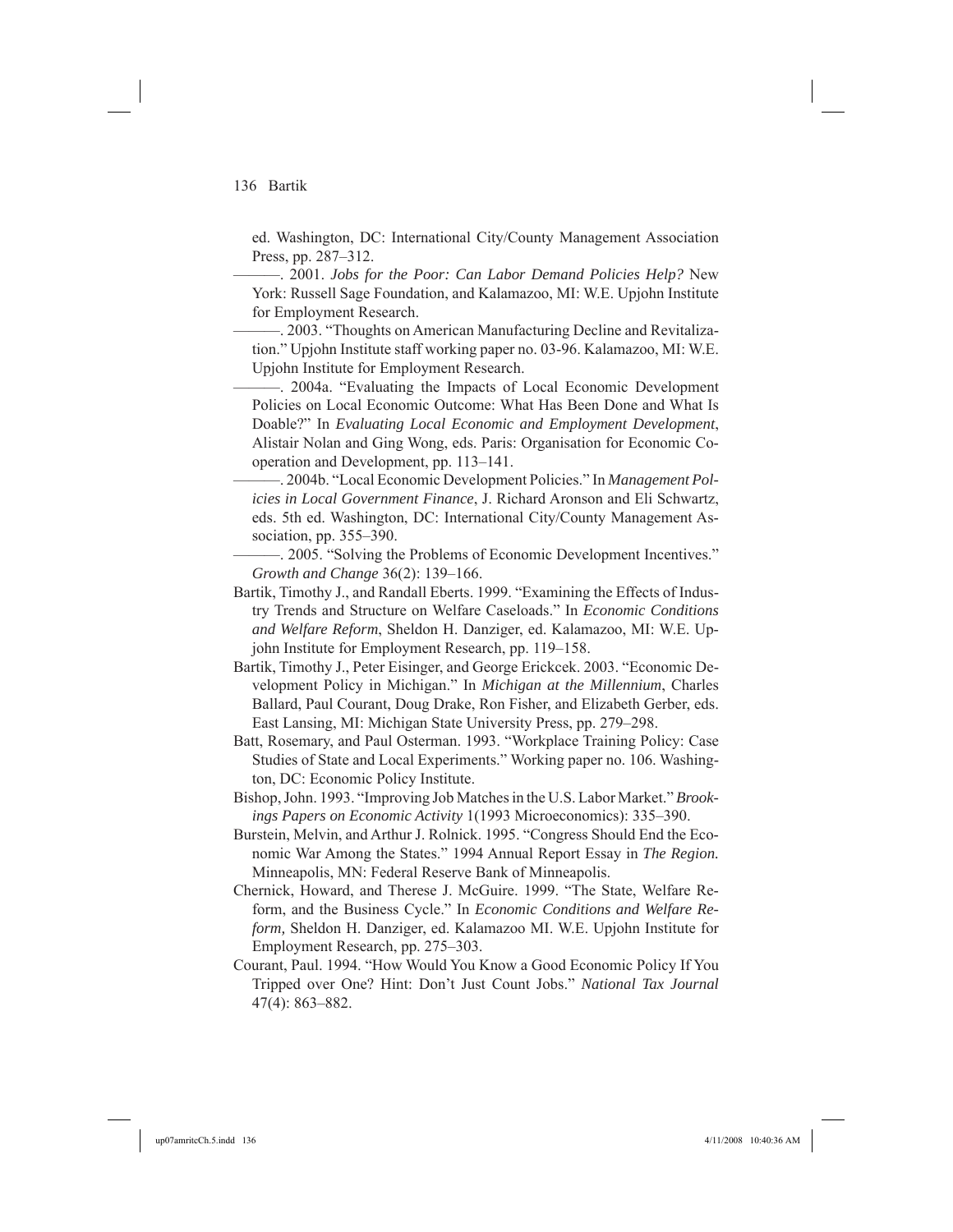- Ettlinger, Michael P., John F. O'Hare, Robert S. McIntyre, Julie King, Neil Miransky, and Elizabeth A. Fray. 1996. *Who Pays? A Distributional Analysis of the Tax Systems of All 50 States*. Washington, DC: Citizens for Tax Justice.
- Fisher, Peter S., and Alan H. Peters. 2002. *State Enterprise Zone Programs: Have They Worked?* Kalamazoo, MI: W.E. Upjohn Institute for Employment Research.

Fisher, Ronald C. 1996. *State and Local Public Finance.* Chicago: Irwin.

- Florida, Richard. 2002. *The Rise of the Creative Class*. New York: Basic Books.
- Haughwout, Andrew F., Robert P. Inman, Steven Craig, and Thomas Luce. 2003. "Local Revenue Hills: Evidence from Four U.S. Cities." NBER working paper no. 9686. Cambridge, MA: National Bureau of Economic Research. http://papers.nber.org/papers/w9686 (accessed September 13, 2006).
- Inman, Robert P. 1979. "The Fiscal Performance of Local Governments: An Interpretative Review." In *Current Issues in Urban Economics,* Peter Mieszkowski and Mahlon Straszheim, eds. Baltimore: Johns Hopkins Press, pp. 270–321.
- LeRoy, Greg. 1999. "Counterpoint: We Are Making Progress!" *Accountability: The Newsletter of the Business Incentives Clearinghouse* 1(12). Washington, DC: Corporation for Enterprise Development.
- Logan, John, and Harvey Molotch. 1987. *Urban Fortunes: The Political Economy of Place.* Berkeley, CA: University of California Press.
- McGuire, Therese J. 2003. "Do Taxes Matter? Yes, No, Maybe So." *State Tax Notes*, June 9.
- Minge, David. 1999. "Reforming Incentives through Federal Action." *Accountability: The Newsletter of the Business Incentives Clearinghouse* 1(6). Washington, DC: Corporation for Enterprise Development.
- Molina, Frieda. 1998. *Making Connections: A Study of Employment Linkage Programs*. Washington, DC: Center for Community Change.
- Nolan, Anne, and Greg LeRoy. 2003. *Get Something Back! How Civic Engagement Is Raising Economic Development Expectations in Minnesota*. Washington, DC: Good Jobs First.
- Oakland, William, and William Testa. 1996. "State-Local Business Taxation and the Benefits Principle." *Federal Reserve Bank of Chicago Economic Perspectives* 20(1): 2–19.
- O'Leary, Christopher J., and Stephen A. Wandner, eds. 1997. *Unemployment Insurance in the United States: Analysis of Policy Issues.* Kalamazoo, MI: W.E. Upjohn Institute for Employment Research.
- Osterman, Paul, and Rosemary Batt. 1993. "Employer-Centered Training for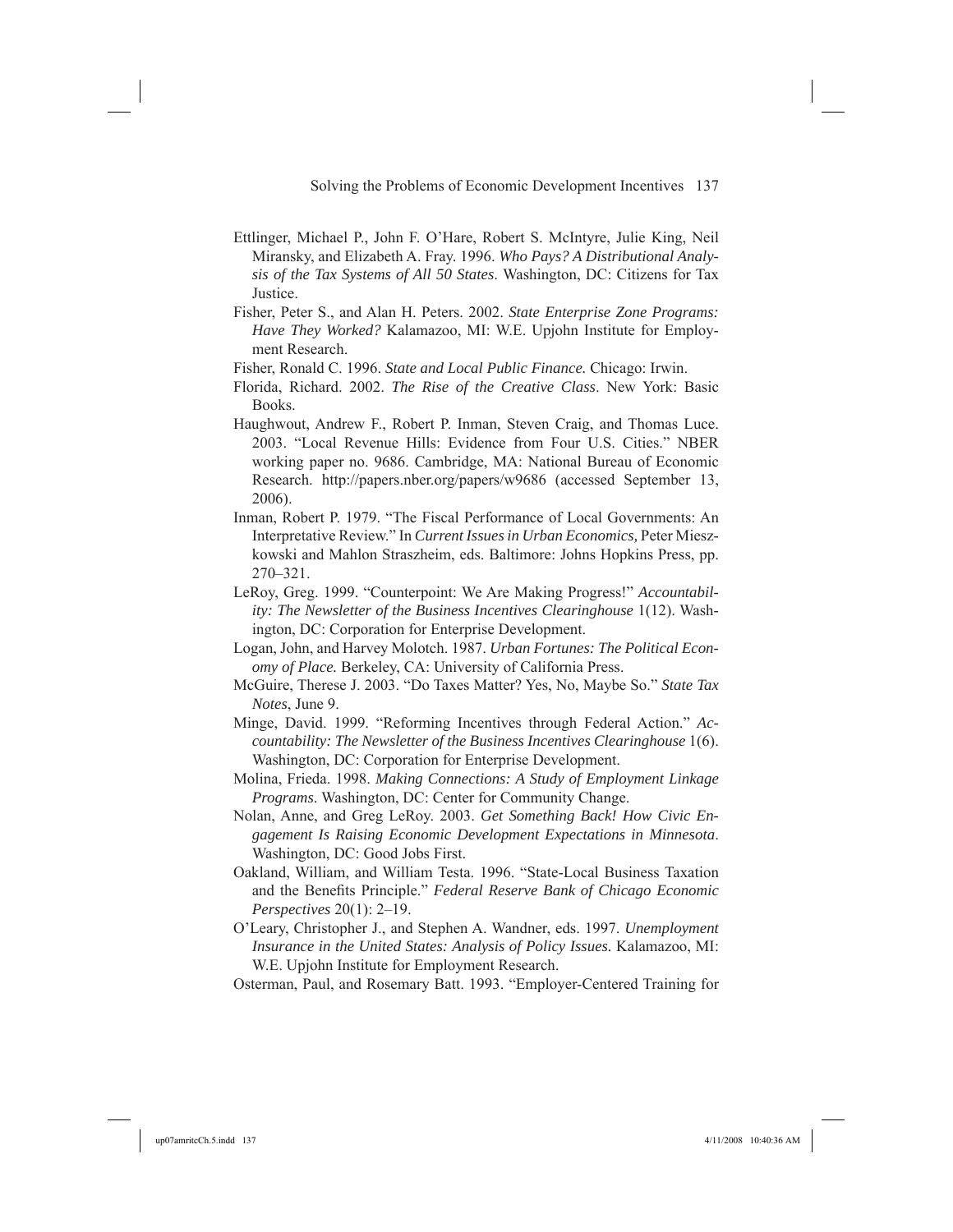International Competitiveness: Lessons from State Programs." *Journal of Policy Analysis and Management* 12(3): 456–477.

- Peirce, Neal. 2002. "State, Local Corporate Subsidies: A New Coalition for Accountability." Syndicated column for Washington Post Writers Group, August 5. http://www.napawash.org/resources/peirce/Peirce\_8\_12\_02.html (accessed October 17, 2006).
- Peters, Alan. 1993. "Clawbacks and the Administration of Economic Development Policy in the Midwest." *Economic Development Quarterly* 7(4): 328–340.
- Purinton, Anna, Nasreen Jilani, Kristen Arant, and Kate Davis. 2003. *The Policy Shift to Good Jobs: Cities, States and Counties Attaching Job Quality Standards to Development Subsidies.* Washington, DC: Good Jobs First.
- Rodrigue, Jean-Paul, Claude Comtois, and Brian Slack. 2004. "Transport Geography on the Web." Hofstra University, Department of Economics and Geography. http://people.hofstra.edu/geotrans (accessed September 13, 2006).
- Rosenfeld, Stuart. 2002a. *A Governor's Guide to Cluster-Based Economic Development.* Washington, DC: National Governors Association.
- ———. 2002b. *Just Clusters: Economic Development Strategies that Reach More People and Places.* Carrboro, NC: Regional Technology Strategies.
- Schweke, William. 1999. "Linking Incentives and Employment Programs." *Accountability: The Newsletter of the Business Incentives Clearinghouse* 1(3): 1. Washington, DC: Corporation for Enterprise Development.
- Schweke, William, and Lillian G. Woo. 2003. "There Are Job Creation Alternatives to Traditional Business Incentives: A New Direction for North Carolina." Unpublished manuscript. Washington, DC: Corporation for Enterprise Development.
- Shuman, Michael. 2000. *Going Local: Creating Self-Reliant Communities in a Global Age.* New York: Routledge.
- Sinclair, Upton. 1935. *I, Candidate for Governor: And How I Got Licked.* New York: Farrar and Rinehart. Repr., Berkeley, CA: University of California Press, 1994.
- Summers, Lawrence, and James Poterba. 1992. "Time Horizons of American Firms: New Evidence from a Survey of CEOs." In *Capital Choices: Changing the Way America Invests in Industry*, Michael Porter, ed. Washington, DC: Council on Competitiveness.
- United Nations Development Programme. 1999. *Human Development Report 1999*. New York: Oxford University Press.
- U.S. Census Bureau. 1991. Government Finances: 1988–89. Washington, DC: Government Printing Office.
	- ———. 2001. "American Housing Survey, 2001." http://www.census.gov/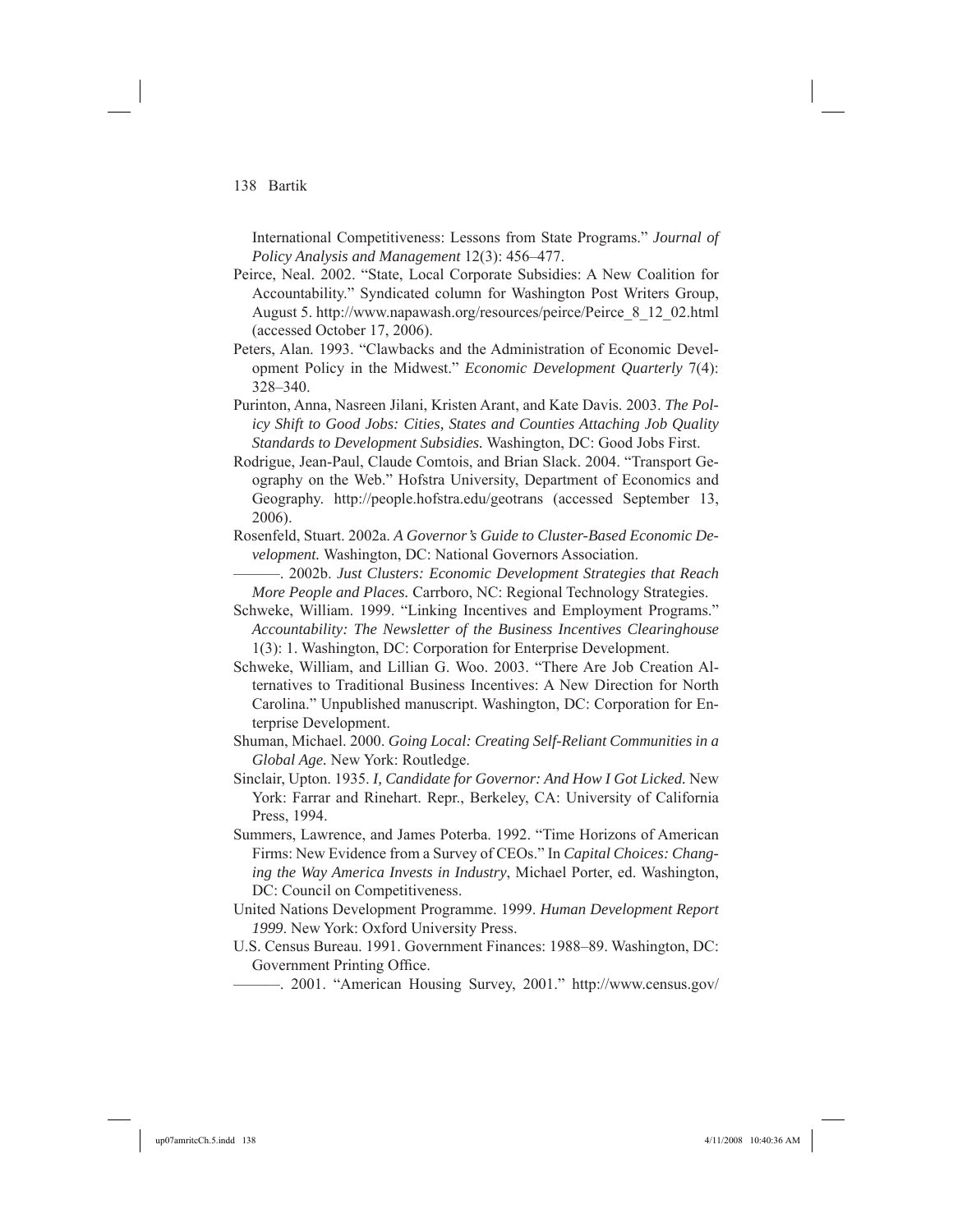hhes/www/housing/ahs/ahs01\_2000wts.html (accessed October 17, 2006).

- U.S. Department of Commerce. Bureau of Economic Analysis. 1991. "Survey of Current Business." http://bea/pub/0101cont.htm (accessed November 30, 2006).
- Wasylenko, Michael. 1997. "Taxation and Economic Development: The State of the Economic Literature." *New England Economic Review* (March/ April): 37–52.
- Weber, Rachel. 2002. "Do Better Contracts Make Better Economic Development Incentives?" *American Psychological Association Journal* 68(1): 43–55.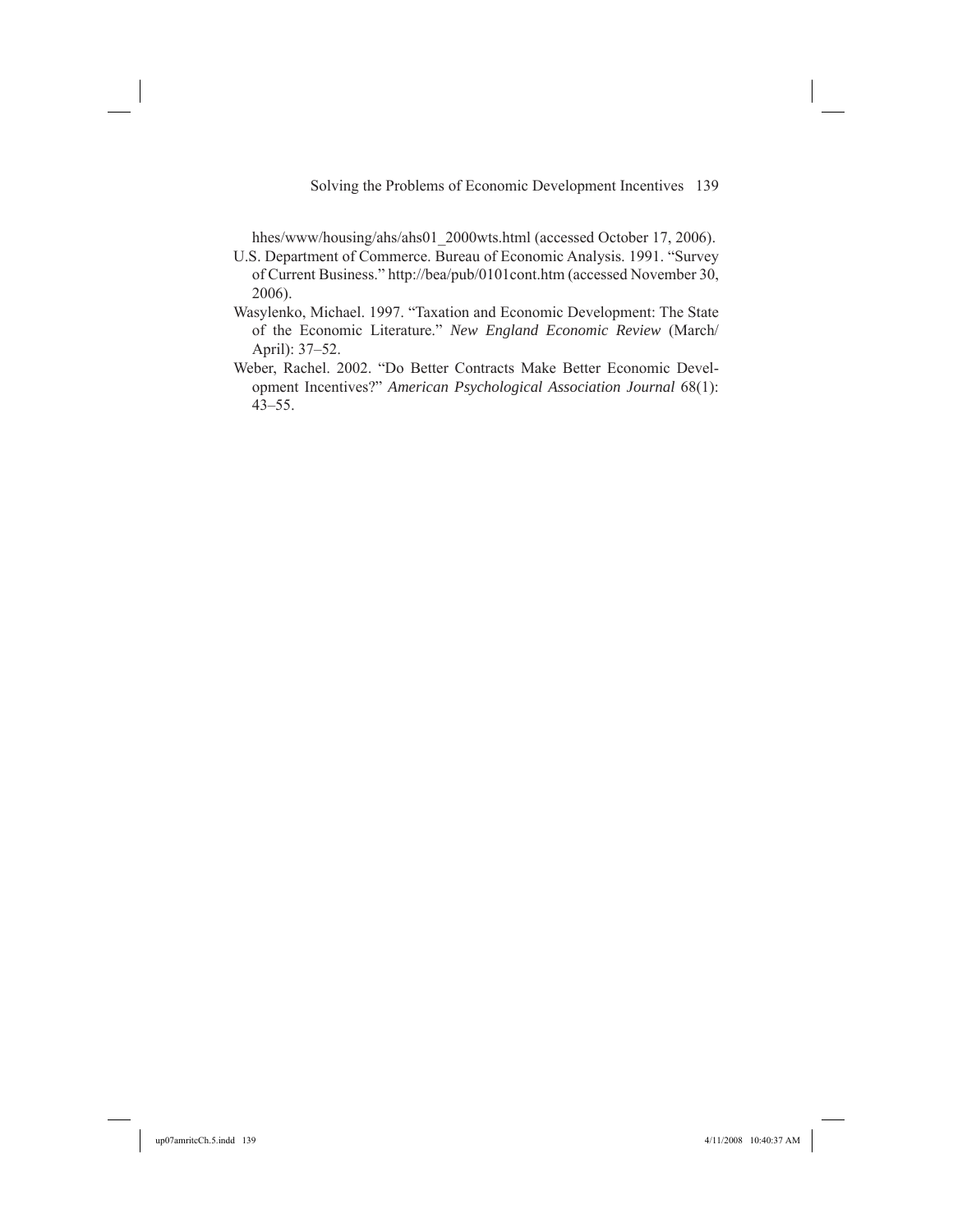# **Reining in the Competition for Capital**

Ann Markusen *Editor*

2007

W.E. Upjohn Institute for Employment Research Kalamazoo, Michigan